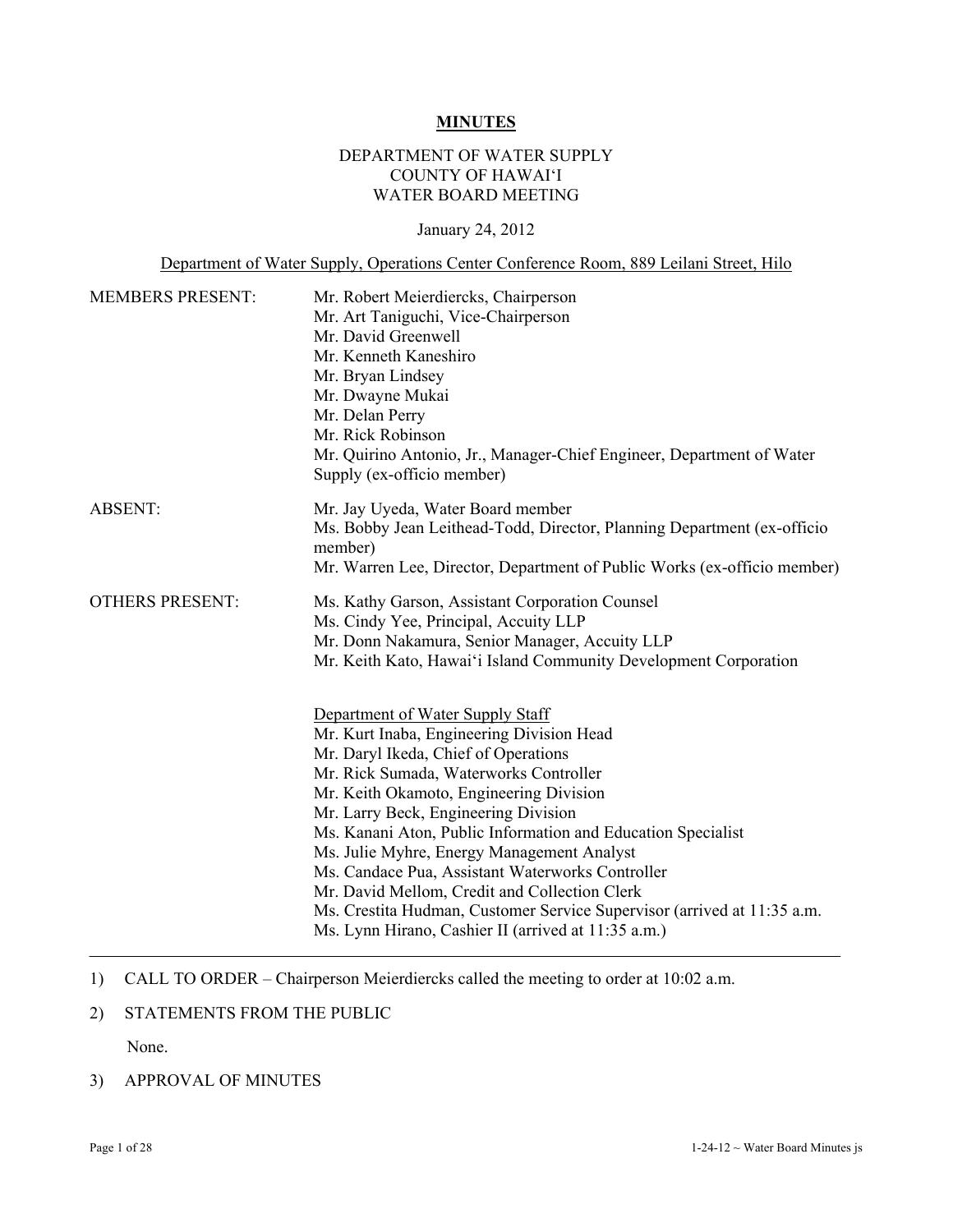The Chairperson entertained a Motion to approve the Minutes of the December 14, 2011, Special Water Board meeting.

ACTION: Mr. Mukai moved to approve; seconded by Mr. Lindsey, and carried unanimously by voice vote.

The Chairperson entertained a Motion to approve the Minutes of the December 20, 2011, regular Water Board meeting.

ACTION: Mr. Mukai moved to approve; seconded by Mr. Lindsey, and carried unanimously by voice vote.

#### 4) APPROVAL OF ADDENDUM AND/OR SUPPLEMENTAL AGENDA **(Note: Addendum requires Roll Call Vote)**

None.

#### 5) PRESENTATION OF AUDITED FINANCIAL STATEMENTS – JUNE 30, 2011:

Copies of the Department's Audited Financial Statements for the fiscal year ended June 30, 2011, have been distributed to Board members. The report consisted of Financial Statements as of June 30, 2011 and 2010, the Internal Control and Business Issues Report as of June 30, 2011, and a presentation on the 2011 Audit Results.

Mr. Donn Nakamura, representing Accuity LLP, the Department's independent auditors, explained the report in detail.

Mr. Robinson asked about the Unrestricted Net Assets on page 7 of the Financial Statement's Balance Sheets. In 2011, the Department's Unrestricted Net Assets were \$4.9 million in 2011, while they were \$14.4 million in 2010.

Mr. Nakamura said there was a significant shift in the Department's net assets from unrestricted to net assets that are now allocated (i.e., invested in capital projects).

Mr. Robinson asked about Trade Receivables listed on page 12 of the Financial Statement, noting that the report says: "The allowance for doubtful accounts is the Department's best estimate of the amount of probable credit losses in the Department's existing trade receivables." Mr. Robinson asked if these trade receivables are discounted in any way.

Mr. Nakamura said they are not discounted, but there is an allowance set up for receivables that are not expected to be fully collected. That allowance is based on DWS management's best estimate of what those doubtful accounts are.

Mr. Robinson asked whether the receivables are discounted by age, or are discounted on management's assessment of the receivables' collectibility.

Mr. Nakamura said that DWS management assesses the collectibility, partly based on the age of the account.

Mr. Robinson asked what percentage of the amount past due is applied.

Mr. Sumada said that a percentage is applied depending on the age. Over 61 days, it is 75 percent of the value.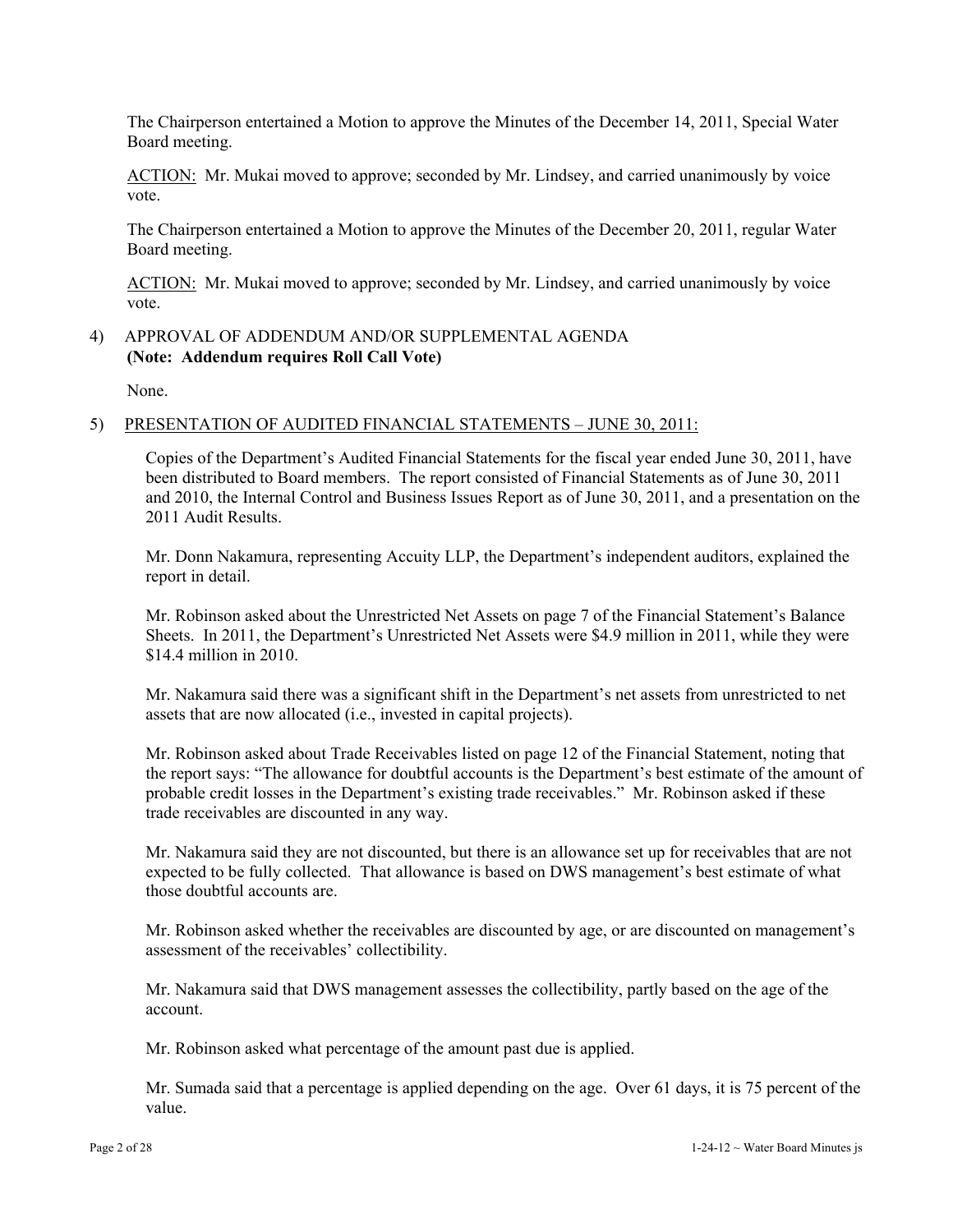Chairperson Meierdiercks said that there would be more detailed information later in the meeting on the subject.

Moving to the Auditor's Report, Mr. Nakamura noted the significant deficiency regarding Information Technology reported last year. Since then, the Department has taken strides to address items such as physical and logical security, change management and backup/recovery. The Department is in the process of addressing these items. Mr. Nakamura expressed the hope that there will no longer be a need to report this as a finding next year.

Mr. Nakamura noted improved communication regarding classification of construction work in progress versus completed projects (i.e., utility plants in service). In this regard, Mr. Nakamura noted that on page 9, there were Adjusting Journal Entries related to the Honomū Well, which properly state depreciation expense, and on page 10 of the Audit Results presentation, there were Reclassifying Journal Entries, which properly place the Honomū Well in service. Mr. Nakamura said his firm recommended that DWS continue to improve communication among the Department's divisions, so that projects are properly accounted for.

Turning to long-term debt, Mr. Nakamura said his firm focused on the Department's State Revolving Fund (SRF) loans issued under the American Recovery and Reinvestment Act (ARRA), because those loans have a provision whereby the State is allowed to forgive those loans. The State does expect to forgive those loans, so long as DWS fulfills the loan agreement requirements. Once forgiven by the State, those loans would be recognized as revenue, he noted. At the current time, DWS is carrying the loans as payables (i.e., as loans) on its books, because there was some doubt as to whether all of the loan requirements would be met in a timely manner.

Mr. Nakamura explained the timeline of the 2012 Audit, starting with discussions with DWS management in May 2012. Accuity will prepare its year-end financial statement and compliance work during September 2012, and issue its draft report to DWS management by October 15, 2012. The final report will be issued on November 15, 2012, Mr. Nakamura said.

Mr. Taniguchi asked Mr. Nakamura to clarify his statement regarding doubts about DWS fulfilling the requirements of the SRF loan.

Mr. Nakamura said that one of the requirements was to complete the projects within a specified time period; DWS management was not sure whether the project would be completed within that time period.

Mr. Taniguchi asked about the dollar amount and what specific project was in question. He said it was news to the Board that there was any doubt about completing an SRF project on time.

Mr. Nakamura said the State still expects to forgive the loans as long as the projects are completed. He said the SRF loan is mentioned on page 18 of the Financial Statements, with the amount at \$3.9 million.

The Manager-Chief Engineer said that the project is the Āhualoa Production Well project. He said he had no reason to believe that the project will not be completed on time, in fulfillment of the SRF requirements. The Department is moving along fine on the project, he said.

Mr. Perry asked whether that was the stimulus funds project mentioned in the newspaper last week as being not completed.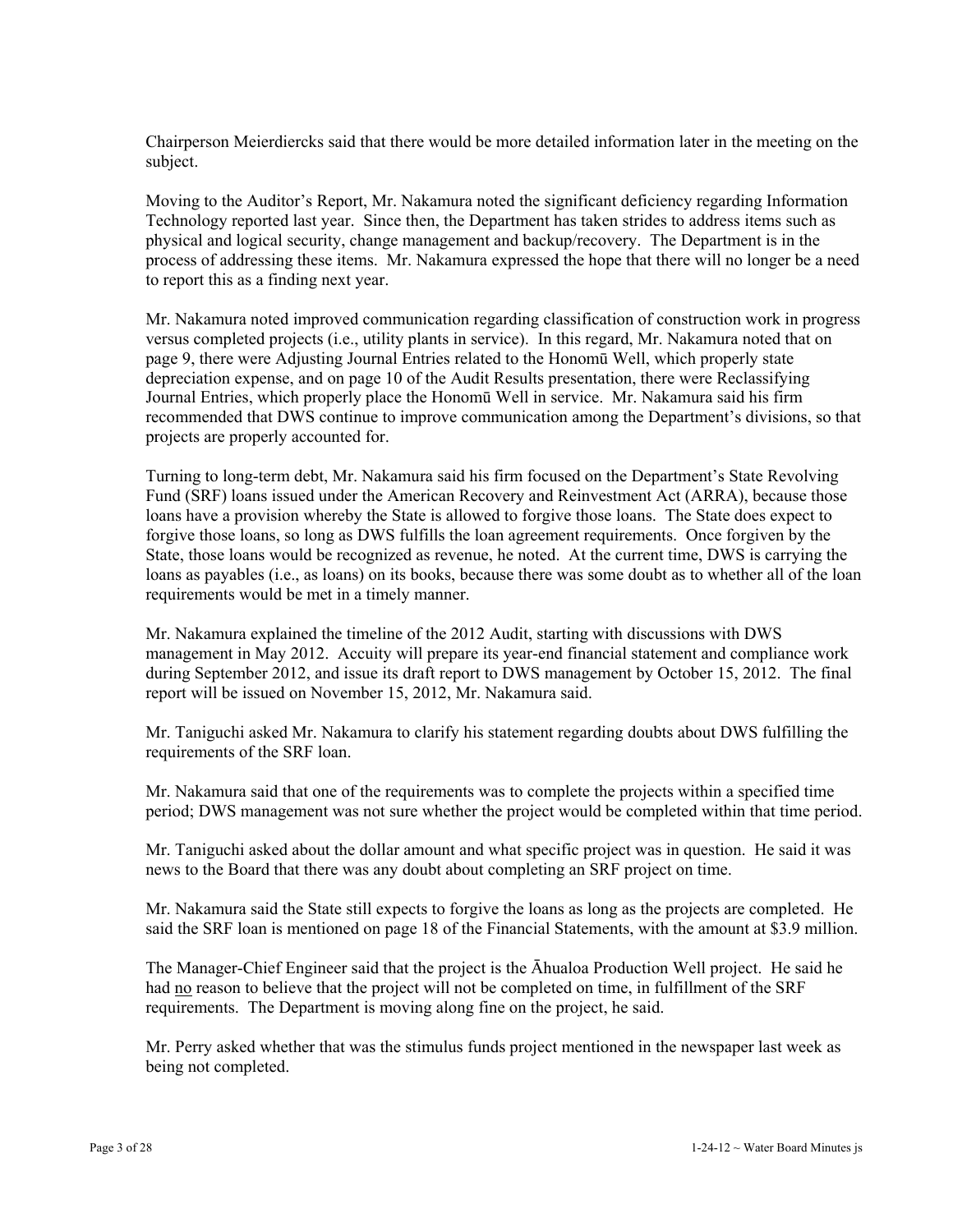The Manager-Chief Engineer said he was unaware of the project being mentioned in the newspaper. He confirmed that the project is among the stimulus fund projects being undertaken in the State of Hawai'i. The total stimulus funds for the whole state are \$20 million, and the Āhualoa project is the Big Island's share of those funds, he said.

Mr. Nakamura said that upon completion of this project, the loan is likely to be forgiven.

## 6) SOUTH HILO:

## A. **VEHICLE BID NO. 2011-05, FURNISHING AND DELIVERING VEHICLES TO THE DEPARTMENT OF WATER SUPPLY:**

Bids for this procurement were opened on January 13, 2012, at 2:00 p.m., and the following are the bid results:

|                  | Part "A"                                                                                  | <b>Inter Pacific</b><br>Motors, Inc. dba<br><b>Orchid Isle Auto</b><br>Center | Cutter CJD, Inc. |
|------------------|-------------------------------------------------------------------------------------------|-------------------------------------------------------------------------------|------------------|
| $\mathbf{1}$ .   | ONE (1) ONLY 2012 OR LATER,<br>PASSENGER VAN 2-WHEEL DRIVE                                |                                                                               |                  |
| $\overline{2}$ . | Total delivery price                                                                      | \$29,215.72                                                                   | \$27,503.65      |
| 3.               | Delivery time (calendar days)                                                             | 120                                                                           | 90-120           |
|                  | Part "B"                                                                                  |                                                                               |                  |
| $\mathbf{1}$ .   | ONE (1) ONLY 2012 OR LATER, 1/2<br>TON COMPACT EXTENDED CAB<br>PICK-UP, 4-WHEEL DRIVE     |                                                                               |                  |
| $\overline{2}$ . | Total delivery price                                                                      | \$28,967.80                                                                   | \$31,479.56      |
| 3.               | Delivery time (calendar days)                                                             | 30                                                                            | 90-120           |
|                  | Part "C"                                                                                  |                                                                               |                  |
| 1.               | ONE (1) ONLY 2012 OR LATER, 1-TON<br>CREW CAB WITH SERVICE BODY, 4-<br><b>WHEEL DRIVE</b> |                                                                               |                  |
| $\overline{2}$ . | Total delivery price                                                                      | \$44,764.73                                                                   | No Bid           |
| 3.               | Delivery time (calendar days)                                                             | 180                                                                           |                  |

The Manager-Chief Engineer recommended that the Board award VEHICLE BID NO. 2011-05, FURNISHING AND DELIVERING VEHICLES TO THE DEPARTMENT OF WATER SUPPLY, to Inter Pacific Motors, Inc. dba Orchid Isle Auto Center, for Parts B and C, at a cost of \$73,732.53, and to Cutter CJD, Inc. for Part A at a cost of \$27,503.65, and that either the Chairperson or the Vice-Chairperson be authorized to sign the contract(s), subject to review as to form and legality of the contract(s) by Corporation Counsel. The total amount for the vehicles is \$101,236.18.

MOTION: Mr. Mukai moved to approve; seconded by Mr. Kaneshiro.

Mr. Greenwell asked if there was a procedure to remove vehicles from the DWS fleet when new vehicles are purchased.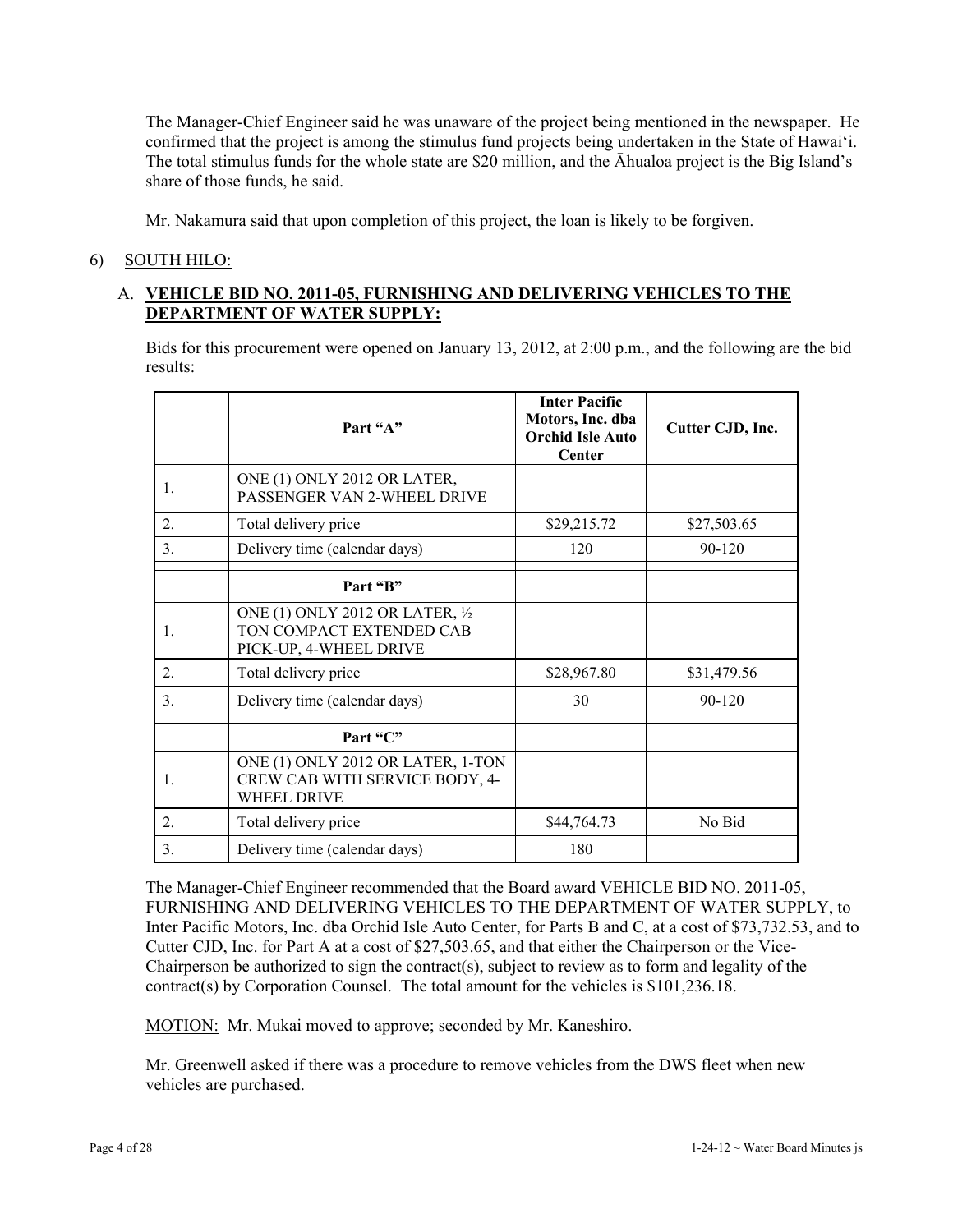The Manager-Chief Engineer said that depending on the condition of the older vehicles, DWS may go out to bid with the proviso that there be a trade-in, and a trade-in value will be put on the older vehicles. However, when there is still some shelf life in a vehicle, it may be kept in service with some minor repairs.

Mr. Ikeda said that there used to be a policy of trading in vehicles with 200,000 miles, but the last vehicles that DWS purchased were in 2008, and in the meantime, some of the vehicles went over the 20,000 mile a year mark, due to heavy travel. In the meantime, DWS has been patching up its older fleet, and the repair bills are mounting. DWS has not been buying new vehicles, but Mr. Ikeda expressed hope that DWS can start replacing the old vehicles that the Department is struggling to keep together.

Mr. Greenwell asked if keeping all of these vehicles on hand creates a greater expense for DWS, as the Department tries to cut down on fuel use, etc.

The Manager-Chief Engineer said this was a good point. Due to the bad economy, DWS has not bought new vehicles, and indeed the repair costs have risen. DWS is closely tracking this, and if the costs get to a certain point, DWS will stop the bleeding on repairs and maintenance, and instead look to buy new vehicles.

Mr. Ikeda said that vehicles that are too far gone are sold at auction for parts.

Mr. Mukai noted that DWS is self-insured, and so having a lot of vehicles in its fleet does not cost the Department more, in insurance.

The Manager-Chief Engineer confirmed this.

ACTION: Motion carried unanimously by voice vote.

#### B. **WATER AGREEMENT BETWEEN HAWAI'I ISLAND COMMUNITY DEVELOPMENT CORPORATION (HICDC) AND DEPARTMENT OF WATER SUPPLY ON PEPE'EKEO LAND:**

*(This Item was deferred from the December 20, 2011, Board meeting.)* 

The Hawai'i Island Community Development Corporation (HICDC) is the owner of Tax Map Keys 2-8- 007:092 and 093, and is proposing a subdivision of up to 40 lots on these parcels located above the existing Kula'imano Subdivision in Pepe'ekeo. As a non-profit organization, HICDC develops residential lots as part of their affordable housing program.

As a requirement to subdivide their said property, HICDC needs to acquire water commitments for each of the proposed developable lots. In order to assist DWS in making more water available for the system, HICDC is proposing to dedicate a 10,000 s.f. lot to DWS for the purpose of installing booster pump facilities that would improve the system servicing their property. In addition, the DWS will only issue the commitments upon awarding the Kula'imano Production Well project, and will not issue any service to the subdivision until the Kula'imano Production Well project has been completed.

The Manager-Chief Engineer recommended that the Water Board approve the Water Agreement between Hawai'i Island Community Development Corporation (HICDC) and the Water Board, and that either the Chairperson or Vice-Chairperson be authorized to execute the Agreement, subject to approval as to form and legality by Corporation Counsel.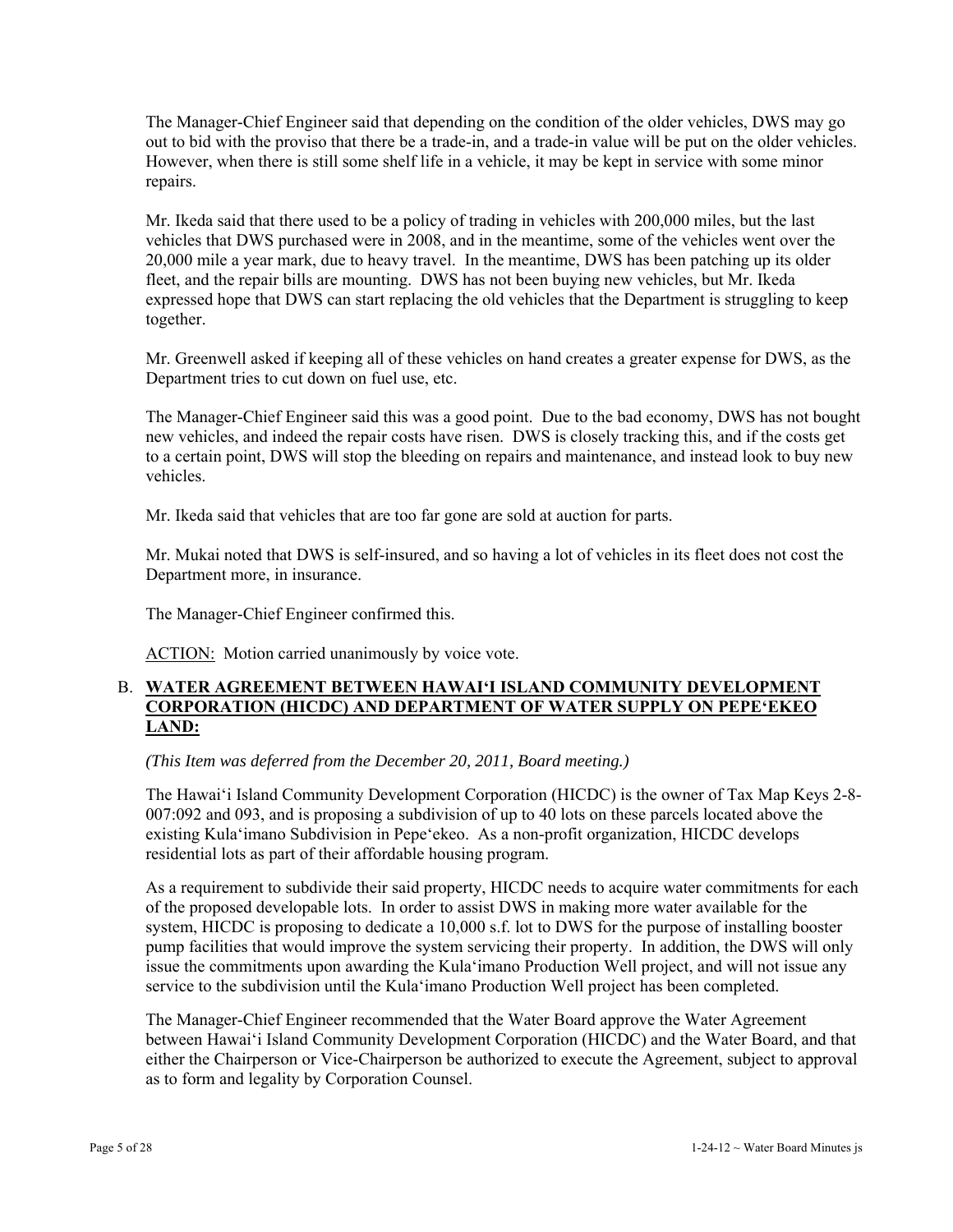MOTION: Mr. Mukai moved to approve; seconded by Mr. Greenwell.

The Manager-Chief Engineer said that upon execution of this agreement and the award of the Kula'imano Production Well project, DWS will grant HICDC up to **50** units of water, for 50 residential units. This agreement also calls for HICDC to provide a piece of property for a future booster pump on DWS's system. This property is located in Kula'imano, at the second tank down from DWS's source tank, he said. The well that DWS is putting out to bid will provide the second well source for Kula'imano; it will be a back-up source. In addition to these two sources, DWS has a spring source, but DWS has not been using water from that spring source due to corrosion control issues there. The Manager-Chief Engineer noted that HICDC is eager to proceed with the development of the subdivision and the property.

Mr. Kato told the Board that he is satisfied with the latest version of the agreement, and HICDC appreciates the opportunity to proceed with its subdivision.

Ms. Garson said that the Agenda had language saying that up to 40 lots were being proposed for the subdivision; the correct number is **up to 50** lots. The agreement correctly states that it is up to 50 lots.

Mr. Perry asked about the project's timeframe.

Mr. Kato said the timeline will be tied into whenever the Kula'imano Well is in operation; another issue is that HELCO needs to work on their sub-stations to run the well. HICDC intends to start as soon as possible, and is doing the engineering work. He noted some topographical issues that HICDC is trying to work around, and is hoping to submit its permit application soon.

The Manager-Chief Engineer said that the Kula'imano Production Well project is currently out to bid, and the bid opening is next month. DWS hopes to come to the Board for the award at the February Board meeting. He said the project is expected to take about 18 months. HICDC will not be able to use any water until the well is completed and in place. The timing will hopefully be just right for HICDC to proceed with their subdivision, the Manager-Chief Engineer said.

ACTION: Motion carried unanimously by voice vote.

# 7) HĀMĀKUA:

# A. **JOB NO. 2008-945, CONSTRUCTION OF THE ĀHUALOA – HONOKA'A TRANSMISSION WATERLINE – PHASE 1, DISTRICT OF HĀMĀKUA, COUNTY OF HAWAI'I, STATE OF HAWAI'I:**

*(This Item was deferred from the December 20, 2011, Board meeting.)* 

This project involves the installation of approximately 19,210 linear feet of 12-inch ductile iron waterline along Old Māmalahoa Highway from the Department's Āhualoa well, with final connection at the Department's De Silva tank site located above Honoka'a town. Tank inlet control valves, a pressure reducing valve station, and miscellaneous electrical work at various tank sites are also part of the scope of work.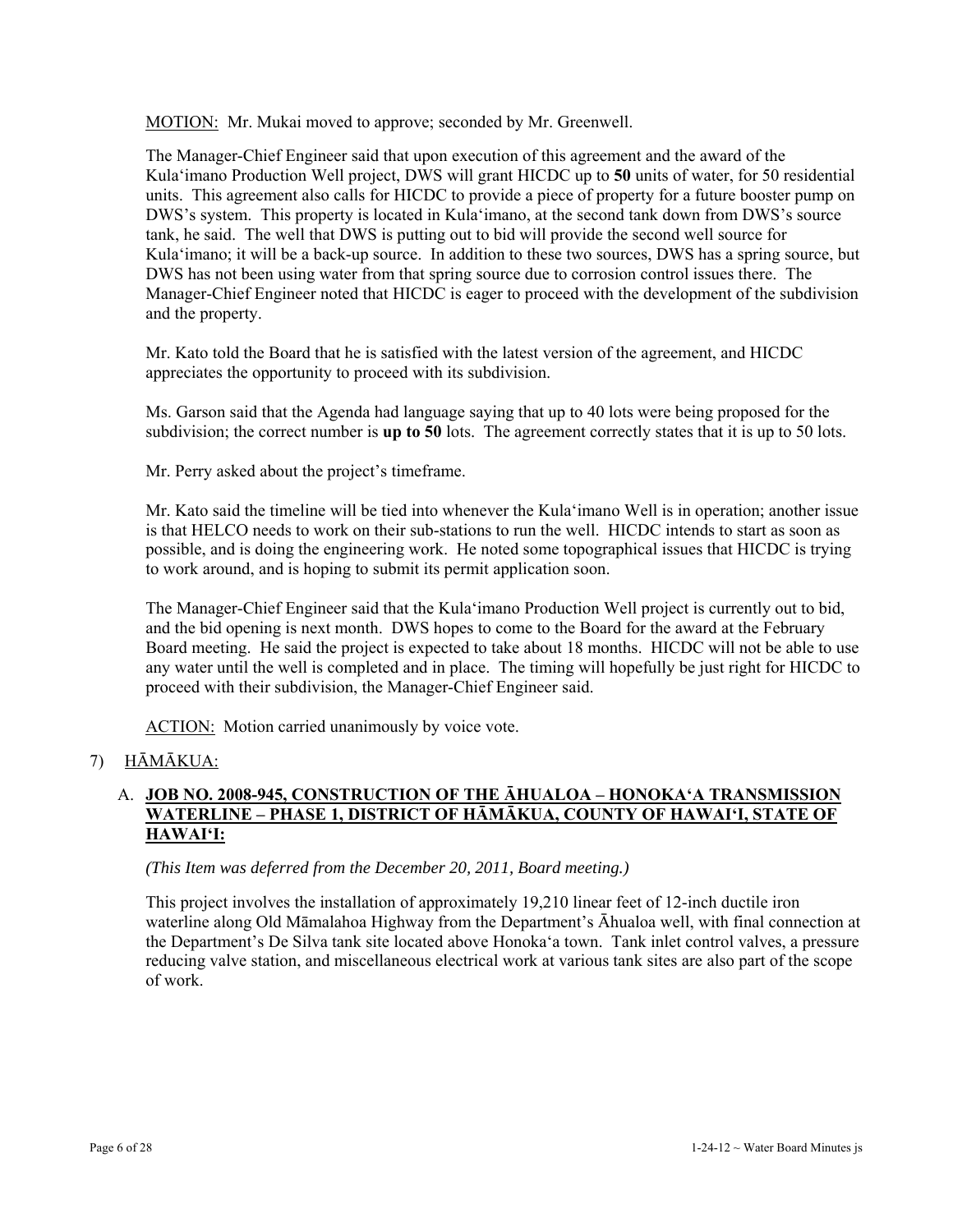Bids for this project were opened on December 15, 2011, at 2:00 p.m., and the following are the bid results:

| <b>Bidder</b>                               | <b>Base Bid Amount</b> | <b>Adjusted Bid Amount*</b><br>(for purposes of bid award) |  |
|---------------------------------------------|------------------------|------------------------------------------------------------|--|
| Yamada Painting Inc. dba GW<br>Construction | Bid Withdrawn          |                                                            |  |
| Goodfellow Bros., Inc.                      | \$3,956,110.00         | \$3,701,213.50                                             |  |
| William C. Loeffler Construction,           | \$3,943,447.00         | \$3,914,617.00                                             |  |
| Inc.                                        |                        |                                                            |  |
| Keauhou Kona Construction                   | \$4,196,195.00         | \$3,931,802.28                                             |  |
| Isemoto Contracting Co., Ltd.               | \$4,196,228.00         | \$3,986,416.60                                             |  |
| <b>MEI</b> Corporation                      | \$5,007,835.00         | \$4,732,045.25                                             |  |
| Jas. W. Glover, Ltd.                        | \$6,889,184.50         | \$6,819,568.50                                             |  |

\*Bids were adjusted to provide credits for use of Hawaii Products, participation in the State Apprenticeship Program, and in accordance with DWS General Requirements and Covenants.

#### Project Costs:

|                                        | <b>Total Cost:</b> | <u>\$4,351,721.00</u> |
|----------------------------------------|--------------------|-----------------------|
| 2) Construction Contingency (10%)      |                    | \$395,611.00          |
| 1) Low Bidder (Goodfellow Bros., Inc.) |                    | \$3,956,110.00        |

Funding for this project will be from DWS's C.I.P. Budget. The contractor will have 450 calendar days to complete this project.

The Manager-Chief Engineer recommended that the Board award the contract for JOB NO. 2008-945, CONSTRUCTION OF THE ĀHUALOA – HONOKA'A TRANSMISSION WATERLINE PHASE 1, DISTRICT OF HĀMĀKUA, COUNTY OF HAWAI'I, STATE OF HAWAI'I, to the lowest responsible bidder, Goodfellow Bros., Inc., for their bid amount of \$3,956,110.00, plus \$395,611.00 for construction contingency, for a total contract amount of \$4,351,721.00. It is further recommended that either the Chairperson or the Vice-Chairperson be authorized to sign the contract, subject to review as to form and legality of the contract by Corporation Counsel.

MOTION: Mr. Mukai moved to approve; seconded by Mr. Lindsey.

The Manager-Chief Engineer said this is the last phase of the Āhualoa Production Well transmission project, which will take water down into Honoka'a Town. He noted that one bid was withdrawn, and the actual low bidder was the third one on the list because of the Hawai'i Products preference that was applied to that bidder.

Chairperson Meierdiercks asked the estimated cost of the project, compared with the winning bid.

Mr. Okamoto said the estimated cost was \$4.5 million; this was lower than the winning bid amount, even including the contingency.

Mr. Taniguchi said he did not understand how the Hawai'i Products preference works.

The Manager-Chief Engineer said that when bidders use the Hawai'i Products preference, they get a credit of 5 percent from the bid amount. This credit, in effect, lowers the bidder's bid. However, it does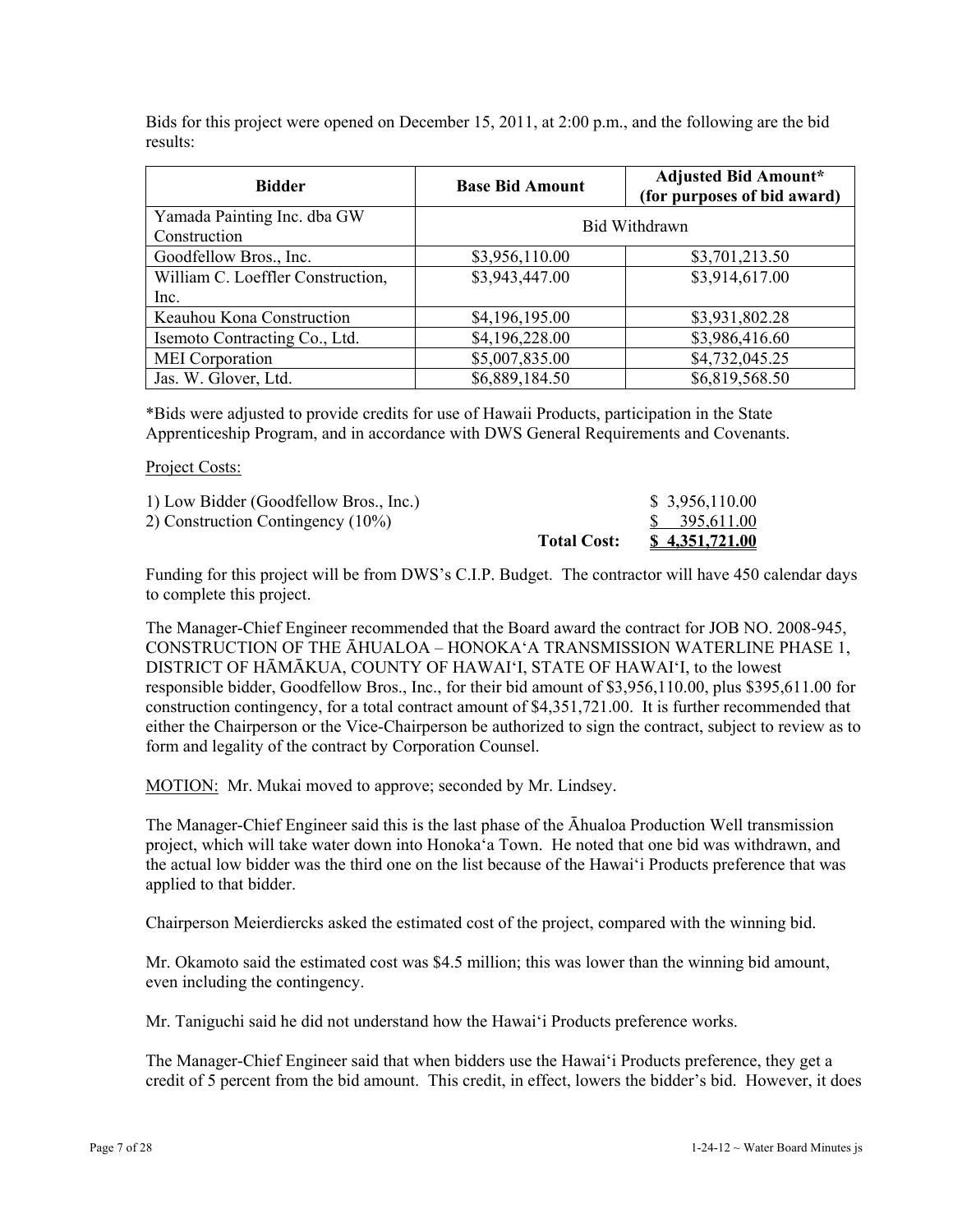not mean that DWS pays the lower price; it lowers the bidder's *bid price*. It means that DWS is making an adjustment to the bidder's actual bid amount, he said.

Mr. Inaba said that in this case, the Apprenticeship Program preference *also* applied. This is applied differently from the way the Hawai'i Products preference works. The Hawai'i Products preference is applied to the amount of the Hawai'i products used. By contrast, participation in the Apprenticeship Program is applied to the entire bid amount.

Mr. Taniguchi asked if this is another percentage of preference.

Mr. Inaba confirmed this.

Chairperson Meierdiercks said it was also 5 percent.

Mr. Inaba said yes, it is 5 percent of the total bid amount.

Mr. Perry asked what the Hawai'i Products preference involved.

Mr. Inaba said that it involves products that are manufactured in Hawai'i. Bidders who use these products have to qualify, and the products they use have to qualify by being on an approved list of products. Bidders must specify the dollar amount of product that they are using on the project, he said. In most cases here, the products are things like base course and other building materials such as cement, etc. that are available on the island. The bidders need to include these products in their bid, and they need to fill out the proper forms, etc. to qualify for the Hawai'i Products preference.

Mr. Perry said the other bidders must not have gone through the formalities, because they probably use local base course, etc.

Mr. Inaba said that what took the winning bidder over the top was the Apprenticeship Program, which was applied to the entire bid amount.

Chairperson Meierdiercks said that the program was passed into law by the State Legislature a couple of years ago. Contractors that have a state-approved apprenticeship program get a 5 percent preference on State and County projects, he said. The program includes training for local residents in trades such as carpentry, electrical work and plumbing, and the trainees are enrolled in accredited training programs. The programs have to be updated every year, and the programs must report to the State how many apprentices are in their programs, etc. Most of the training programs accredited in the State of Hawai'i are associated with community colleges, he noted.

Mr. Inaba said the contractors submit a certificate of their compliance every month during the duration of the project.

ACTION: Motion carried unanimously by voice vote.

# B. **JOB NO. 2009-958, ĀHUALOA WELL POWER LINE ACCESS ROADWAY:**

The contractor, William C. Loeffler Construction, Inc., has requested a contract time extension of 52 calendar days, due to rain-out delays and time needed to obtain construction right-of-entry through Department of Hawaiian Home Lands property at the beginning of the project. This is the first time extension request for this project.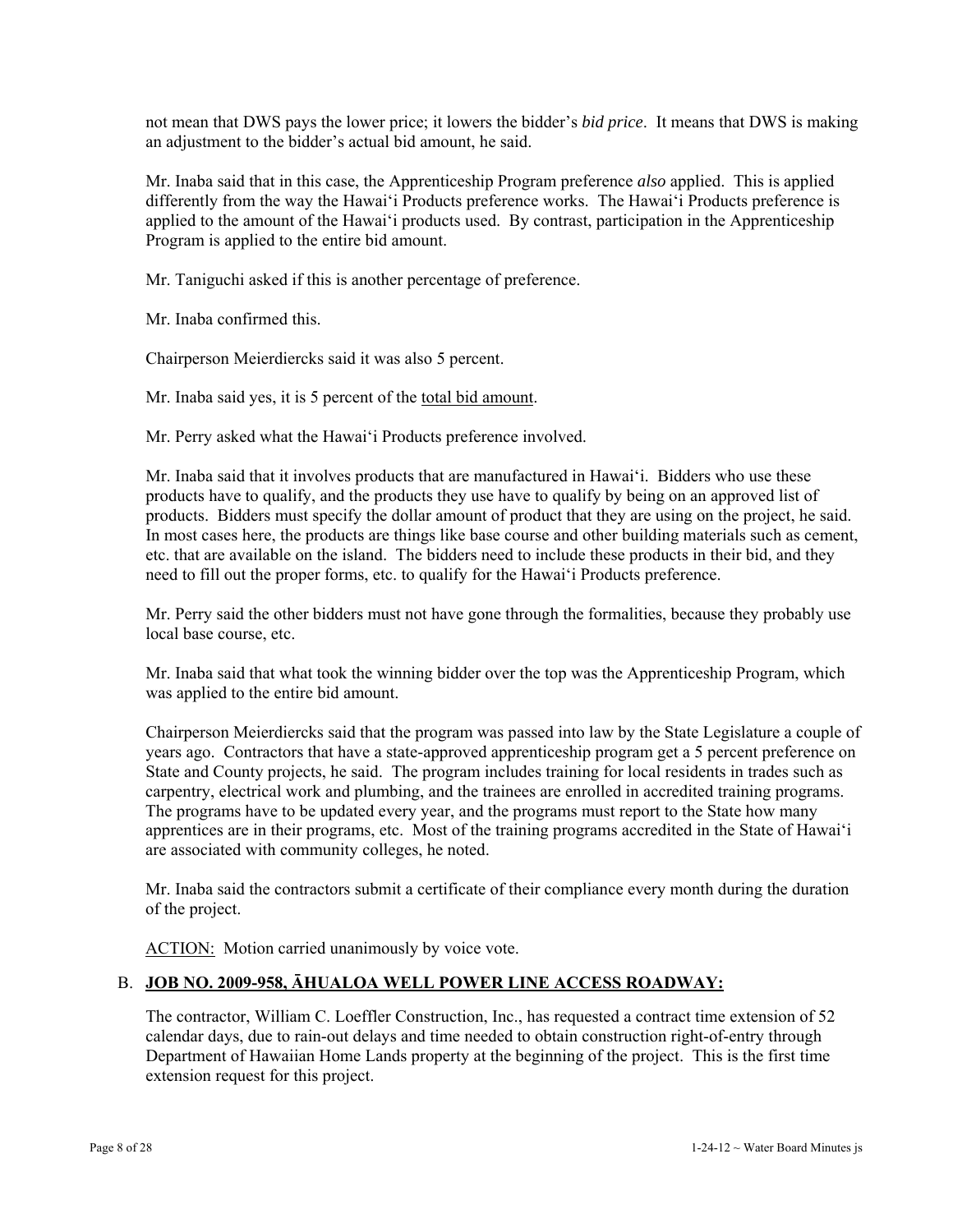The Manager-Chief Engineer recommended that the Board grant this contract time extension of 52 calendar days to William C. Loeffler Construction, Inc., for JOB NO. 2009-958, Āhualoa Well Power Line Access Roadway. If approved, the contract completion date will be extended from January 29, 2012 to March 21, 2012.

MOTION: Mr. Mukai moved to approve; seconded by Mr. Perry.

The Manager-Chief Engineer said the time extension request is for rain-out days.

Mr. Inaba said there was a delay in getting the project started because of the right-of-entry (ROE) issue.

Mr. Taniguchi asked what the ROE issue, which was cited in the letter as a 22-day delay, involved.

Mr. Inaba said that this is actually a HELCO road, and to do the construction, DWS was trying to get the construction ROE through State and DHHL property. In working with DHHL, DWS did not manage to get the ROE executed in time, he said. This delayed the start of the project a little bit.

Mr. Greenwell asked if this time extension would help HELCO get going on time, or whether HELCO would use this time extension as another excuse for delay.

The Manager-Chief Engineer said he was not sure where HELCO is as far as their power line project. He noted that this is a separate road access project, and he was not sure whether this project was actually delaying HELCO.

Mr. Inaba said HELCO has not yet given DWS a firm date on when HELCO would get started; HELCO is waiting for DWS to get started, but it is still not clear when HELCO would get going.

Mr. Greenwell asked Mr. Inaba if HELCO has the materials on hand so that they can start their work when the roadway is complete.

Mr. Inaba said he was not too sure, but HELCO has told him that they are trying to make sure to provide service as soon as possible. Both DWS and HELCO have a common goal of getting the facilities up and running as soon as possible, he added.

The Manager-Chief Engineer said the Department would provide a report about the HELCO/Āhualoa status at the February Board meeting.

Mr. Inaba said he would follow up on it.

Chairperson Meierdiercks asked that the update be agendized on next month's Manager-Chief Engineer's Report.

Mr. Kaneshiro asked about the number of days mentioned in the contractor's letter; he calculated 43 days, instead of the 52 days in the letter.

Mr. Inaba said the period included all of the weekends and holidays, as well as the actual working days.

Mr. Mukai said he had no problem with the time extension request, because it rained almost every day in November and December.

ACTION: Motion carried unanimously by voice vote.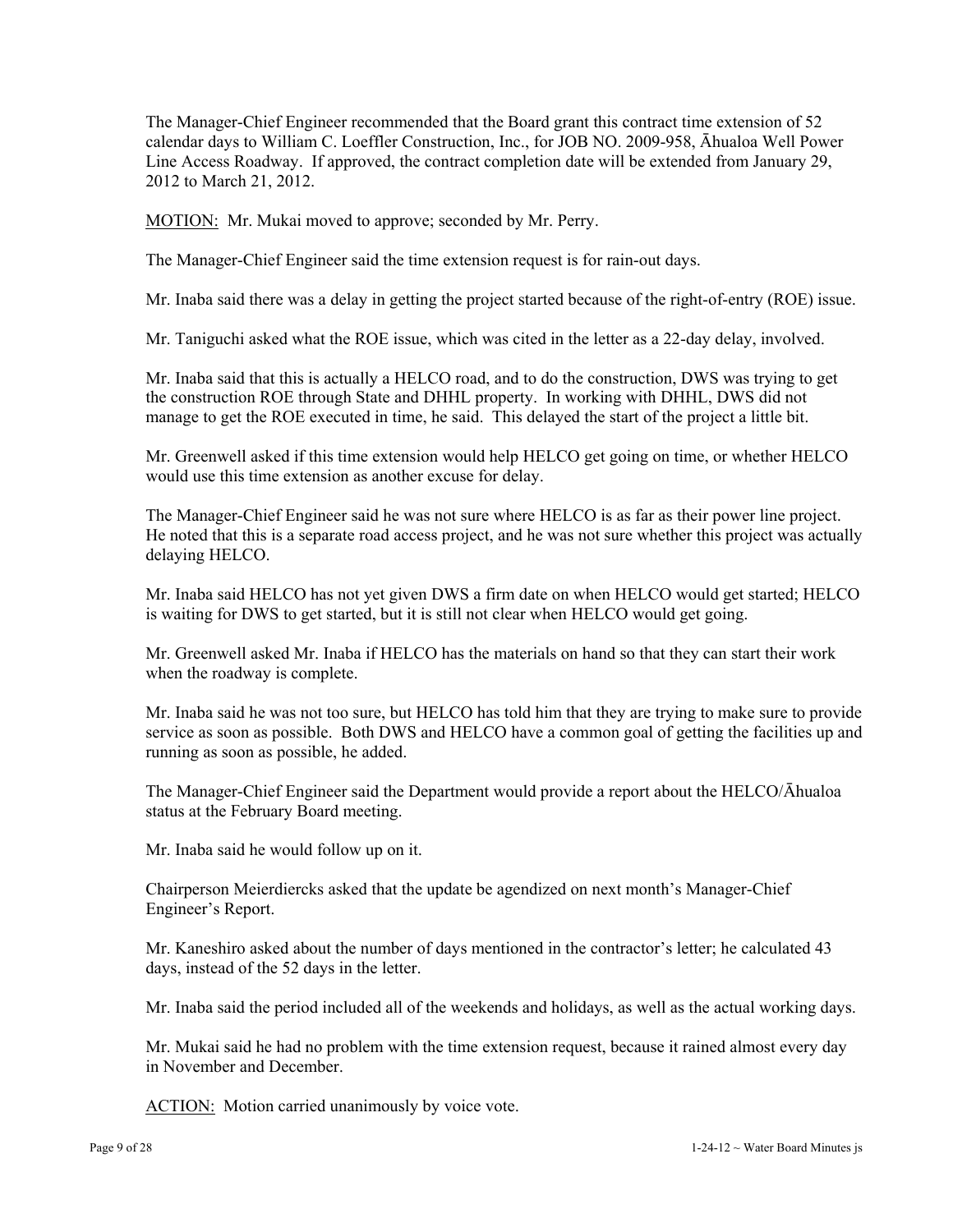# C. **JOB NO. 2007-923, ĀHUALOA WELL DEVELOPMENT – PHASE 2 (PRODUCTION WELL AND 1.0 MG RESERVOIR):**

The contractor, Goodfellow Bros., Inc.., is requesting a contract time extension for the subject project. This is the fifth time extension request for this project. Information on the previous time extension requests is detailed as follows:

| Ext.                                |             |           | Days       |                                                                                                                                                                                                                                   |
|-------------------------------------|-------------|-----------|------------|-----------------------------------------------------------------------------------------------------------------------------------------------------------------------------------------------------------------------------------|
| #                                   | From (Date) | To (Date) | (Calendar) | Reason                                                                                                                                                                                                                            |
| 1                                   | 8/30/10     | 2/14/11   | 168        | Delays in receiving drawings from HELCO<br>and changes in electrical design.                                                                                                                                                      |
| 2                                   | 2/14/11     | 9/26/11   | 224        | Delays in receiving submittals and review<br>from HELCO for Main Electrical Service<br>Switchgear                                                                                                                                 |
| 3                                   | 9/26/11     | 12/5/11   | 70         | Additional time needed for start-up/testing<br>of Motor Control Center, delays in painting<br>due to moisture, delays in delivery of<br>doors/louvers.                                                                            |
| $\overline{4}$                      | 12/5/11     | 1/16/12   | 42         | Additional time needed for DWS<br>technicians, factory representatives, and<br>electricians to complete SCADA work and<br>start-up/testing of the well system.                                                                    |
| 5                                   | 1/16/12     | 2/16/12   | 31         | Incorrect parts in the motor control center<br>equipment need to be replaced. Start-<br>up/testing must be delayed until correct<br>parts are installed. Additional drainage<br>work needed to prevent washout of access<br>road. |
| Total Days (including this request) |             | 535       |            |                                                                                                                                                                                                                                   |

During the start-up/testing of the motor control center, it was found that parts in the motor starter were under-sized to support the electrical load to the pump motor. Start-up/testing of the system cannot resume until the correctly sized parts are installed.

Recent heavy rains in the Āhualoa area revealed an unknown drainage way that resulted in the washout of a portion of the well access road. DWS has requested that the contractor construct drainage improvements to prevent future washout of the well access road, which can be done concurrently with the above motor control center work.

Staff has reviewed the request and finds that the 31 calendar days are justified.

This project is being funded through the American Recovery and Reinvestment Act of 2009 (ARRA). The requested time extension will not affect ARRA funding for this project.

The Manager-Chief Engineer recommended that the Board grant this contract time extension of 31 calendar days to Goodfellow Bros., Inc., for JOB NO. 2007-923, Āhualoa Well Development – Phase 2 (Production Well and 1.0 MG Reservoir). If approved, the contract completion date will be extended from January 16, 2012 to February 16, 2012.

MOTION: Mr. Mukai moved to approve; seconded by Mr. Perry.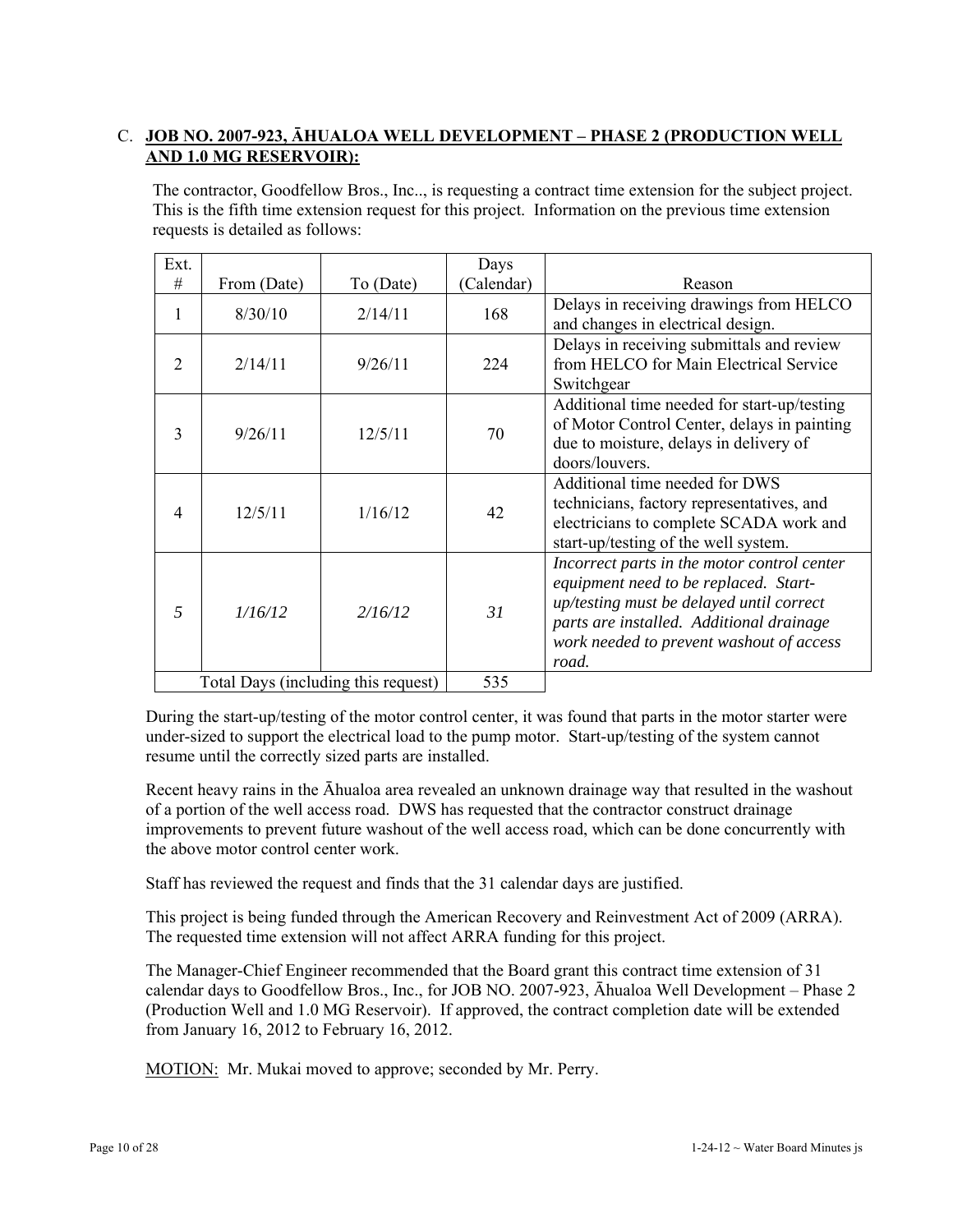Mr. Inaba said that during a visit to the site by all of the parties involved in the project, it was discovered that one of the pieces that the manufacturer put together in the cabinet was the wrong size; the fuses were the wrong size. Because of this, there was a possibility that the motor might burn out, and so the fuses had to be sent back to be redone. It will be a matter of about 10 extra days, once these parts come back and are installed and tested, Mr. Inaba said. Mr. Inaba also noted that there is a change order that DWS had not completed by the time today's Agenda was written up; DWS was writing a proposal for the contractor to provide a cost and time estimate on repairing the access road. On the weekend before the parties gathered on-site, rains washed out the shoulders of the access road. The proposal is to provide large drain rock along a good portion of the shoulders of the access road, and a concrete swale across the driveway.

Chairperson Meierdiercks asked whether this was included in the contingency.

Mr. Inaba said there was no money involved in the problem with the fuses, and the wash-out problems can be solved within the contingency.

Mr. Taniguchi asked who was responsible for the wrong-sized parts.

Mr. Inaba said the fault lay with the manufacturer of the cabinet.

Mr. Taniguchi asked who ordered the parts.

Mr. Inaba said the sub-contractor placed the order.

Mr. Taniguchi asked if they went down their check-list, only to find all of a sudden that there was a wrong part.

Mr. Inaba said it was a component in the cabinet; the contractor could have tried to upgrade it, but decided against it for fear of damaging the motor.

The Manager-Chief Engineer said the wrong-sized part is the manufacturer's fault; it was a good thing that the technician on the site caught it in time.

Mr. Mukai said that it was reasonable to seek an extension due to the wash-out problems; the weather was bad. However, providing an incorrect part is unacceptable, and he would not agree to grant a time extension if it were for that reason alone.

The Manager-Chief Engineer said he completely agreed.

Mr. Mukai said that the good thing was that none of this was coming out of the Department's funds; it is all stimulus money. He reiterated that he would not want to grant an extension for something like an incorrect part.

The Manager-Chief Engineer said that the Department would watch out for situations like this.

Mr. Inaba said the contractor is confident that he can get the road done within the time requested.

Mr. Lindsey, noting the HELCO delays in the chart above, said he was glad to hear that DWS is not paying for the problems. The time extensions are equivalent to a one-year delay, he said. Mr. Lindsey asked if there could be an Agenda item that involves HELCO, where a HELCO representative could attend a Board meeting to answer the Board's questions about project delays.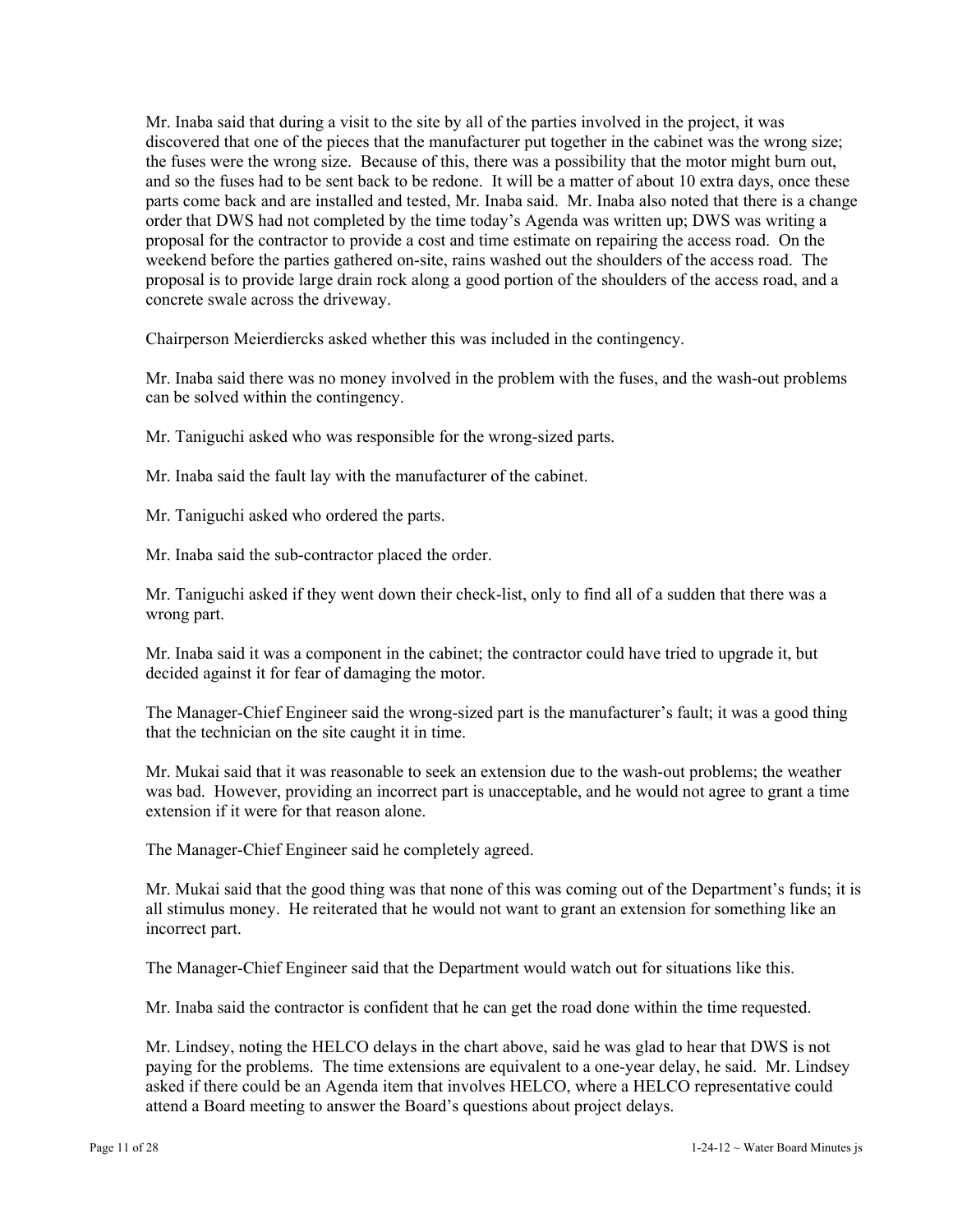The Manager-Chief Engineer said this was a point well taken. He said that DWS has been in discussions with HELCO over the past few weeks, and there will be a meeting with HELCO President Jay Ignacio and HELCO supervisors. The subject of having a HELCO representative attend a Board meeting is among one of the items under discussion, and HELCO seems willing to come before the Board. DWS will keep pursuing that, the Manager-Chief Engineer said.

ACTION: Motion carried unanimously by voice vote.

## 8) NORTH KOHALA:

## A. **HALA'ULA WELL DEVELOPMENT, PHASE 2:**

#### Background:

The Phase 1 Exploratory Well Development for this project was successfully completed in late 2011. Phase 2 will include the outfitting of a 700 gpm production well and construction of a 0.5 million-gallon Reservoir, with an overflow (O/F) elevation of 810 feet to match the Hāwī 810 Well.

By completing this project and strategically tying this new well source and reservoir to the Hāwī system serving the western side of North Kohala, the Hala'ula System and the Hāwī System will each be able to provide a redundant source of supply to the other system. This increase in both source and reliability will allow DWS to improve much-needed water availability to a large segment of North Kohala.

This project was previously listed on the 2011 C.I.P. (i.e., \$3,000,000.00 – State Revolving Funds), but was inadvertently left off of the 2012 C.I.P. list. DWS Engineering is currently estimating a construction cost of \$3,500,000.00 (State Revolving Funds), to include the expected cost of land acquisition and some necessary pipeline work.

The next step is to hire a consultant to begin the engineering design and layout for the proposed facilities while the land acquisition proceeds.

The Manager-Chief Engineer recommended that the Water Board add this item from the 2011 C.I.P. to the 2012 C.I.P.

MOTION: Mr. Mukai moved to approve; seconded by Mr. Perry.

The Manager-Chief Engineer said that the Exploratory Well has been completed with good results, and DWS now wants to move forward in the design phase for the Production Well. Approval today is needed so that DWS can procure the design consultant for the project. He noted that part of this project also involves a land acquisition for the well site. Now that the well has proven successful with good water quality, DWS will be moving forward with the purchase of the site from the land owner. DWS understands that the current land owner, Surety Kohala, is selling the property to another individual, so DWS will probably be buying the land from somebody other than Surety Kohala.

ACTION: Motion carried unanimously by voice vote.

## 9) NORTH KONA:

# A. **SUNRA WRITE-OFF:**

#### Background:

Sunra Coffee, LLC, (formerly doing business as Royal Hualālai Gardens), was in the business of coffee production and farmland subdivision. Sunra purchased 225 acres in 2002 to develop and subdivide into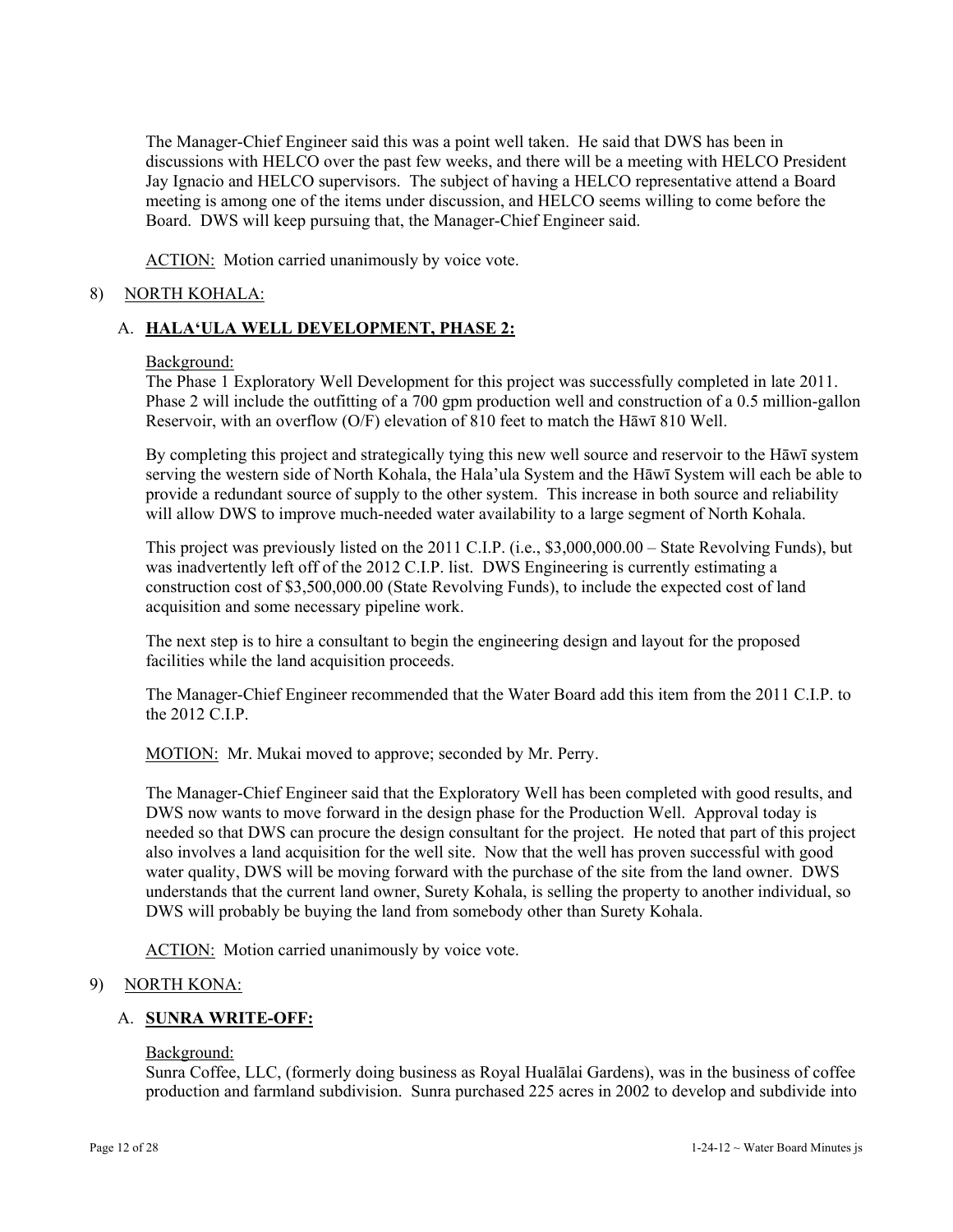small coffee farms to sell. Sunra also had 138 acres in the Blue Mountain coffee-growing area of Jamaica. The water account in question was for temporary service located at TMK 7-5-001-044, in Hōlualoa, Hawaii.

Amid hurricane damage to the property in Jamaica and falling real estate values in Hawaii, Sunra filed for Chapter 11 bankruptcy protection on August 21, 2009. On September 14, 2009, DWS received a court order prohibiting the Department from altering or discontinuing service to the Sunra property. At this point, the protected balance was \$14,105.23. DWS opened a second account going forward as the Department was still bound by the court order not to disconnect service.

The second billing on the new account totaling \$25,193.00 went delinquent, and on February 8, 2010, a shut-off notice was sent to the customer. On February 10, 2010, DWS's Kona office spoke to the courtappointed property manager, who said he wanted the meter to remain because of the pumping system in place. Apparently, water was overflowing from the main tank and spilling into a dry well under the tank. The property manager called DWS on February 11, 2010 to say he had closed the valve. On February 18, 2010, the next bill was generated, with a balance on \$29,276.00. DWS received notice of conversion to Chapter 7 bankruptcy on March 15, 2010. The final billing of \$5,668.00, plus late fees, brings the final balance on the second account to \$60,389.90.

The Bankruptcy was forwarded to Corporation Counsel to handle, and Corporation Counsel has filed a Proof of Claim.

Sunra Coffee, LLC has two accounts that fall under Chapter 7 bankruptcy protection. Because the Department anticipates that this Bankruptcy will be in the courts for many years, the Manager-Chief Engineer recommended the write-off of \$75,013.08, with the understanding that the Department will reverse any portion collected by Corporation Counsel in the future.

Acct #880-24740-10 \$14,105.23 880-24740-11 \$60,389.90 800-24740-12 \$ 517.95 (*post-petition balance*) TOTAL: **\$75,013.08**

Mr. Robinson asked to be recused from this Item, because he had served as the court-appointed asset manager of the property by the Federal Bankruptcy Court. Although his duties during the Chapter 11 and Chapter 7 Bankruptcies have been discharged, Mr. Robinson said he wished to be recused.

MOTION: Mr. Mukai moved to approve the write-off; seconded by Mr. Perry.

Mr. Mellom, who has been handling the write-off, provided background information regarding Sunra Coffee's purchase of the property in question in Hōlualoa, with the intent to subdivide and sell the lots as small coffee farms. Sunra also had property with similar plans on the island of Jamaica, in the famous Blue Mountain coffee-growing region. Sunra filed for Chapter 11 Bankruptcy in 2009, but up to that time, Sunra had been paying their water bills on time, Mr. Mellom said. Soon after that filing, DWS received a court order barring DWS from disconnecting Sunra's water. The Chapter 11 Bankruptcy meant that Sunra was in reorganization mode, and Sunra needed to pay their current bills, Mr. Mellom said. Sunra's initial current bill after the Chapter 11 filing *was* paid, but the following bill was not paid, he said. DWS contacted Mr. Robinson, the court-appointed asset manager, to ask whether the water should be kept on. Mr. Mellom explained that the way Sunra's water system was designed, there was a pumping system whereby DWS's meter went to an initial tank, with several pumps going to several tanks. In order to maintain the system, the asset manager wanted the water to be left on. However, soon after this, DWS received notice that Sunra had filed for Chapter 7 Bankruptcy, and there were some issues regarding how much water Sunra was using, Mr. Mellom said. It appeared that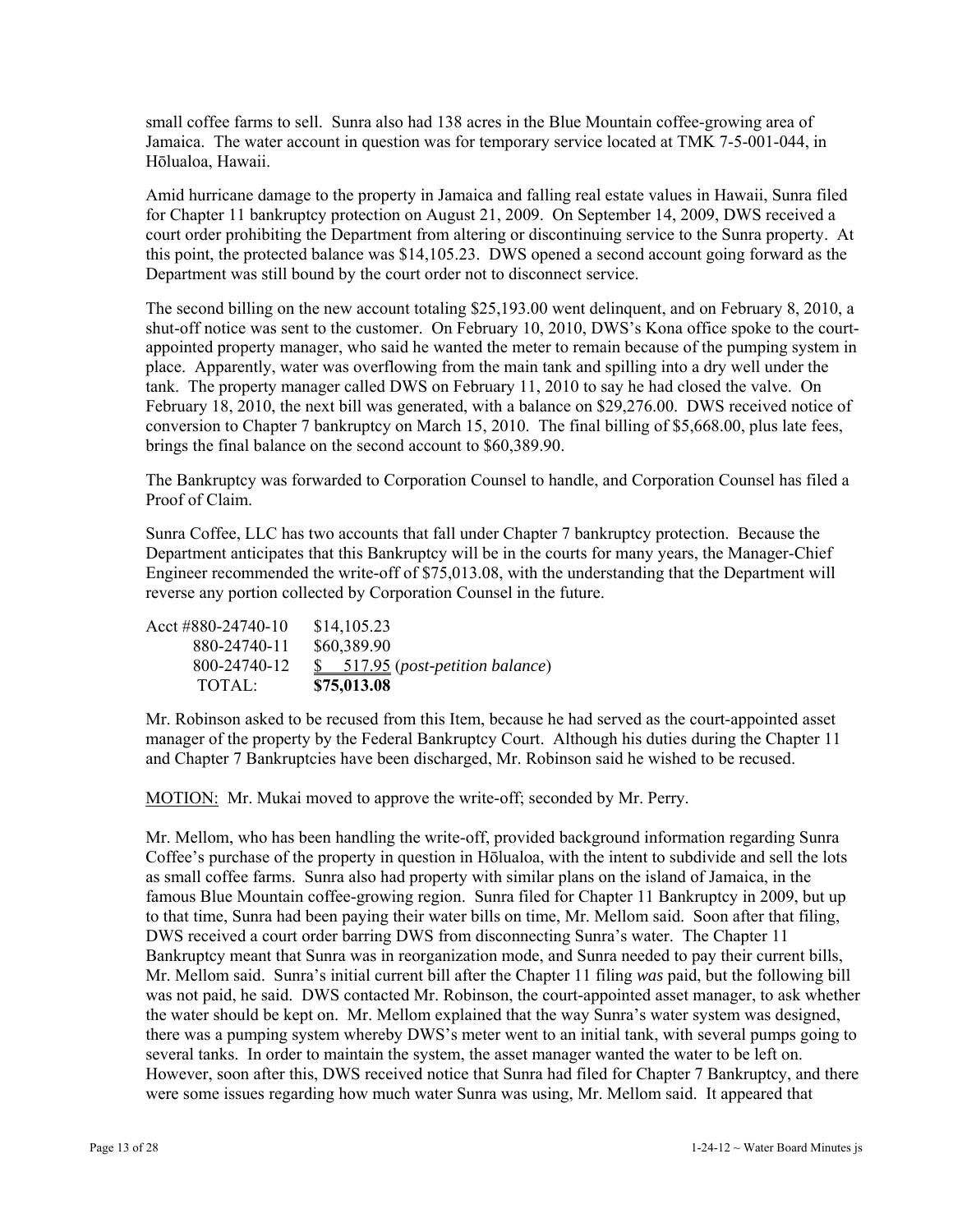everyone concerned was unaware of what was going on regarding water usage, Mr. Mellom said. Soon after the Chapter 7 filing, Mr. Robinson turned the valve off, which curtailed the water usage, Mr. Mellom said. However, up to that point, within a short period of time, the total billable water usage had risen to about \$75,000.00. Of this amount, a small portion took place under the Chapter 11 filing; under the Chapter 7 filing, there were two billings of close to \$30,000.00 for each bill. Mr. Mellom said he recommended writing this off because unlike a personal bankruptcy which is settled and discharged within a year to 18 months, a business bankruptcy like Sunra's typically goes on for years amid a mountain of issues and motions filed. In light of this, Mr. Mellom said there was no point in leaving the Sunra account on DWS's books. Currently, Corporation Counsel, which is handling this Bankruptcy, has filed a Proof of Claim, and Mr. Mellom said he expects Corporation Counsel to collect something on this account, but it is unclear when that will happen. It is unlikely that any collection will take place anytime soon. For that reason, Mr. Mellom recommended that DWS write this account off now, with the intention of reversing any portion that DWS does collect in the future.

Mr. Taniguchi asked whether the chances of collecting anything on this account are pretty much nil.

Ms. Garson said that was correct.

Mr. Taniguchi asked Mr. Mellom if, at the time of the Chapter 11 filing, Sunra was current on its water bills.

Mr. Mellom said yes, that there was the initial bill outstanding at that point, but that Sunra was not delinquent at the time of the Chapter 11 filing.

Mr. Taniguchi asked whether there was any reason for DWS to think of shutting off their water at that point.

Mr. Mellom said no, there was no reason to consider shutting off the water at that point; he noted that Sunra paid that initial bill that came in during the Chapter 11 Bankruptcy.

Mr. Greenwell asked whether the Sunra people were primarily farmers, or developers. He also asked whether they were getting ag rates for the water.

Mr. Mellom said no, they did not get ag rates on this temporary service of theirs. Sunra's water was a temporary service; the permanent meter was scheduled to be installed, but had not been installed up to this point.

The Manager-Chief Engineer explained that normally, a temporary service is in place while a subdivision is under construction. It was not clear whether the Sunra people were actually farming on the land already, he added. Once the land was developed for farms, they probably could have qualified for ag rates, but at that point they did not have ag rates.

Chairperson Meierdiercks, noting that Corporation Counsel has filed a Proof of Claim, asked Ms. Garson whether there was a lien on this property.

Ms. Garson said no, Sunra is in Chapter 7. Ms. Garson said she herself is not handling this case, but it is an unsecured debt, so the chances of DWS collecting anything in liquidated damages are pretty slim.

Chairperson Meierdiercks asked whether DWS is still pursuing a possible collection.

Mr. Mellom confirmed that it was.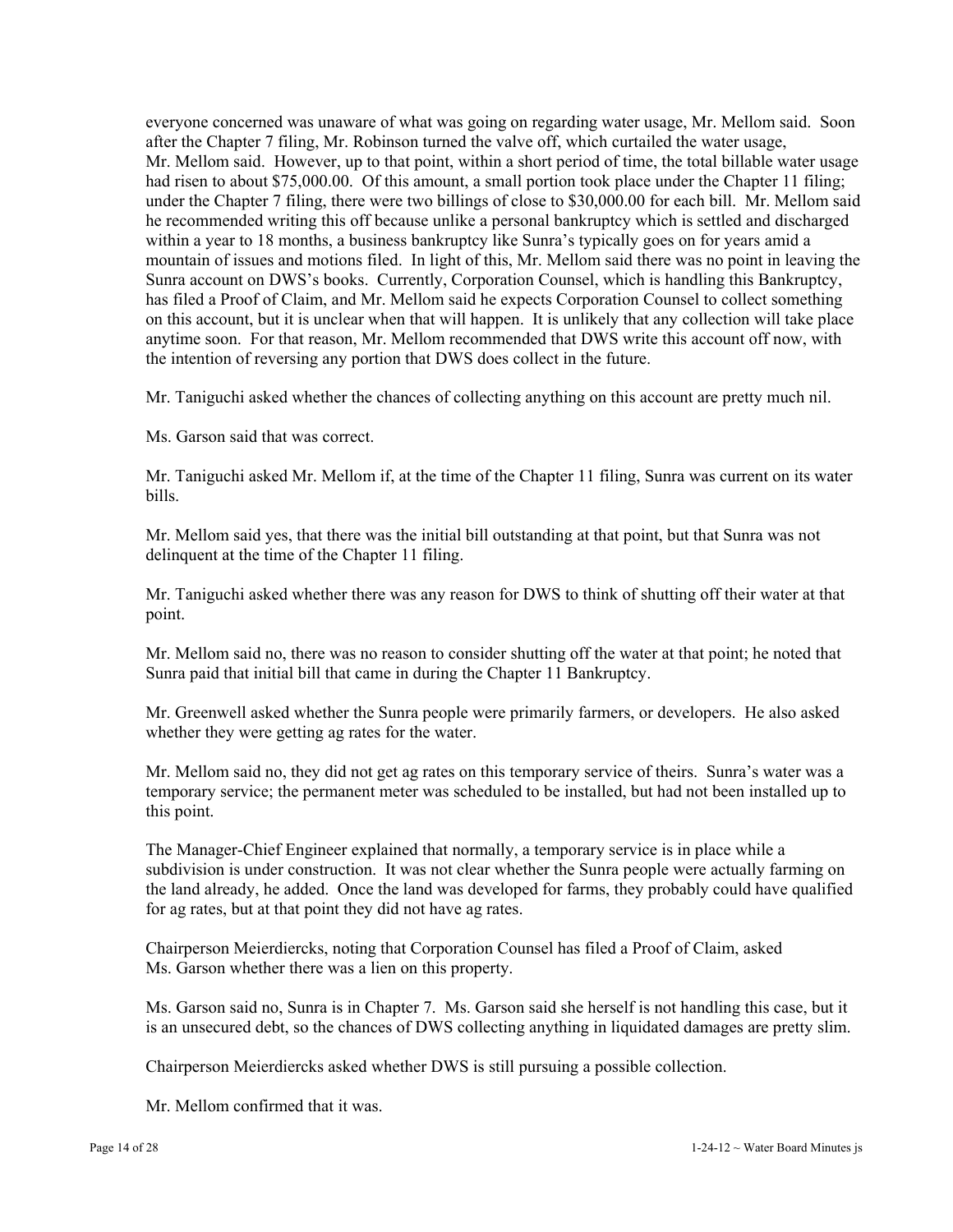Mr. Greenwell asked whether DWS was setting a precedent by writing this debt off; he wondered whether other parties might use it to get their delinquencies forgiven.

The Manager-Chief Engineer said that DWS is not giving this away, as evidenced by the fact that DWS is still proceeding with the collection. Basically, DWS is just clearing the account off its books, with the intent to reverse if payment is made, he said.

Mr. Taniguchi agreed that DWS was not forgiving the debt. Although the chances of collectibility are practically nil, writing the debt off means merely taking it off the books. Keeping it on the books is tantamount to deeming the debt as an asset for DWS, when in fact it is a liability. If any monies do come in, they will be taken in as recoveries, he said. DWS is not relieving Sunra of any debt, he added.

ACTION: Motion carried by voice vote of seven (7) Ayes, one recusal (Mr. Robinson).

Mr. Mukai noted that the new seating configuration makes it easier to see the overhead screen, where maps of the Sunra property were being shown by Mr. Beck.

## 10) MISCELLANEOUS:

## A. **DEDICATION OF WATER SYSTEMS**:

The Department received the following documents for action by the Water Board. The water systems have been constructed in accordance with the Department's standards and are in acceptable condition for dedication.

## **1. GRANT OF EASEMENT**

 **(**For Water Meter Purposes) Subdivision Application No. 2011-0001106 No. of Lots: 2 Zoning: A-5a Grantor: 327 KONA, LLC (Kona View Country Estates Subdivision) Tax Map Key: (3) 7-4-008: 047 portion

## **2. BILL OF SALE**

 Honoka'a Well No. 6428-01 Well Improvements Tax Map Key: (3) 4-5-019: 020 Seller: State of Hawai'i, Board of Land and Natural Resources Final Inspection Date: 5/11/2011 Water System Cost: \$1,909,926.01

## **3. LICENSE NO. 764**

 **(**Non-Exclusive Right) (Benefit (B)) Lālāmilo Offsite Water System and New Lālāmilo 1.0 MG Reservoir Licensor: State of Hawai'i, Department of Hawaiian Home Lands (DHHL) Tax Map Key: (3) 6-6-001: 077 portion Final Inspection Date: *TBA*  Water System Cost: *TBA* 

The Manager-Chief Engineer recommended that the Water Board accept these documents subject to the approval of the Corporation Counsel, and that either the Chairperson or the Vice-Chairperson be authorized to sign the documents.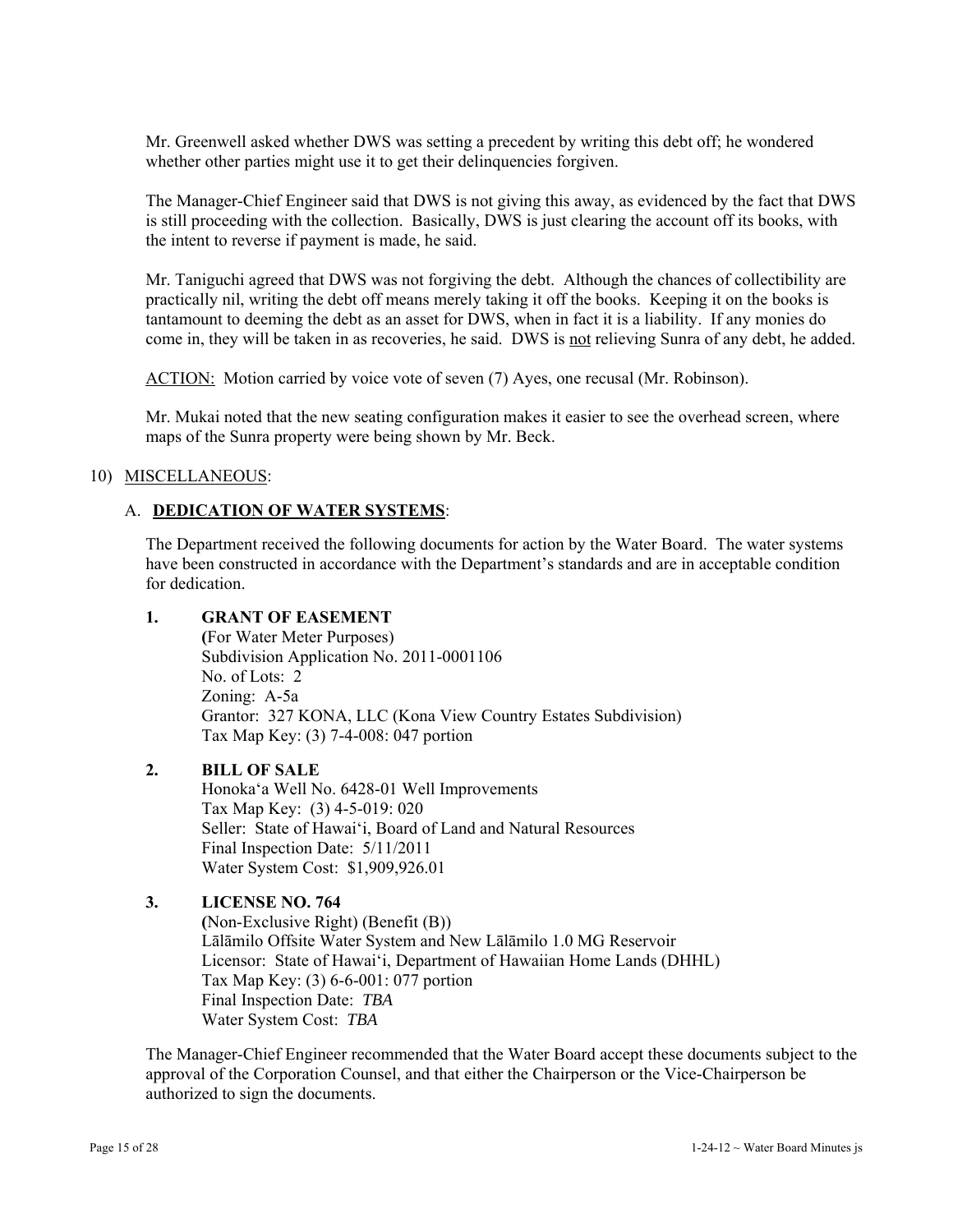Mr. Inaba said that Item No. 3 (above), regarding License No. 764, should be deferred because DHHL was not able to get their inspection done in time.

Chairperson Meierdiercks confirmed that this item would be deferred to the February Board meeting.

MOTION: Mr. Mukai moved to accept Items 1 and 2, the Grant of Easement and Bill of Sale, respectively; seconded by Mr. Perry.

The Manager-Chief Engineer noted that DWS was going out to bid for the repair of the Honoka'a Well, whose Bill of Sale the Board just moved to accept. DWS had used this well last year during an emergency, and it had worked just fine. However, when DWS tried to run the well recently, the well failed to run. Therefore, DWS is bidding out a contract to repair this well. The State does not have the funds to repair the well, he added.

Mr. Perry asked what was wrong with the well.

The Manager-Chief Engineer said it was not clear what was wrong; DWS is putting out the contract for the repair of the well, and is investigating what is wrong with the well.

Mr. Perry asked if the repair would cost \$2 million.

Chairperson Meierdiercks said no, the \$2 million was the system cost.

The Manager-Chief Engineer said that the State has spent almost \$2 million to do the project. He expected the repair of the well to cost about \$250,000.00, or less.

Chairperson Meierdiercks requested that the Agenda show the estimated cost of projects, to provide a comparison when the bids come in. By seeing the staff's estimate, the Board can compare it with how the bids came in, he said.

The Manager-Chief Engineer said the staff's estimates would appear on the Agenda.

Mr. Taniguchi, noting that the State had spent \$1.9 million up to now to develop the system, asked whether the State was turning the system over to DWS for free, if DWS fixes the well.

The Manager-Chief Engineer confirmed this.

ACTION: Motion carried unanimously by voice vote.

## B. **COUNTY OF HAWAI'I LEASE FOR WAIĀKEA OFFICE PLAZA:**

The County of Hawai'i's Departments of Environmental Management and Data Systems have tentatively agreed to lease the lower level of the Department's Waiākea Office Plaza building, pending agreement on a lease. A draft lease has been provided for the Board's review. Key components of the lease include:

- 1) DWS will fund up to \$500,000 for renovations to the space to be leased by the County of Hawai`i ("COH"). DPW will manage the design construction of the renovations. The COH will reimburse DWS over the initial five (5) years of the lease term, along with interest at a rate of 3.47%. (Approximately \$1.02 per sq. ft);
- 2) Lease term is 10 years, with an option for an additional 10 years;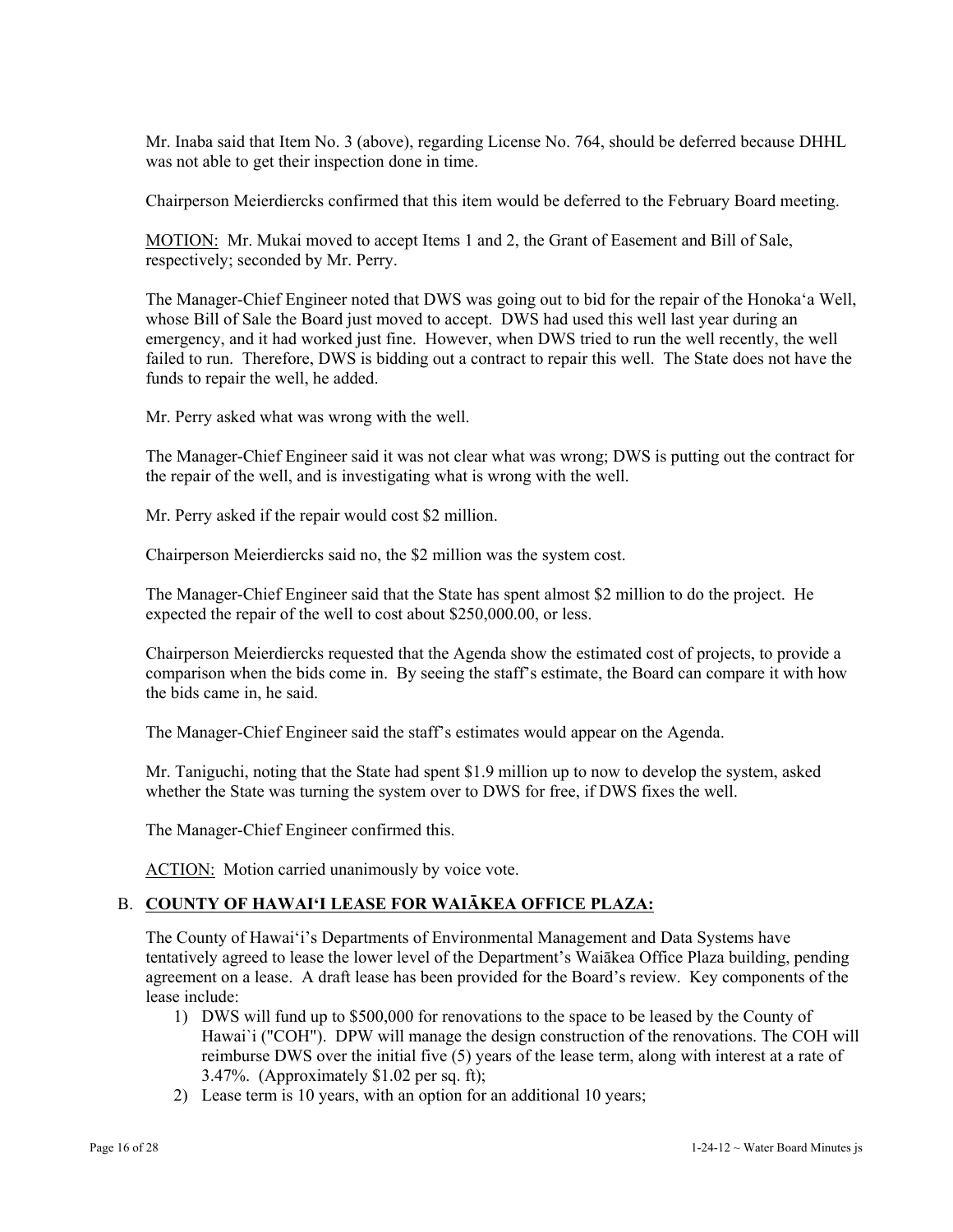- 3) COH will pay \$0.99 per sq. ft. for Common Area Maintenance (CAM), which will be updated annually;
- 4) COH will commence rental payments of \$0.85 after the renovations are fully reimbursed, but in no event later than five (5) years after the commencement of the lease. The monthly rental rate will be renegotiated every five years.

The Manager-Chief Engineer recommended approval of the lease with the COH to rent the lower level of the Waiākea Office Plaza.

MOTION: Mr. Mukai moved to approve; seconded by Mr. Perry.

Ms. Garson explained two minor changes to the lease agreement. On page 2, paragraph 3, the new wording says: "The term of this Lease Agreement and the Tenant's obligation to pay rent and other charges hereunder, shall be a ten-year term starting August 1, 2012, or when the Improvements are completed but in no event later than **July 1, 2013**." (The previous wording said "no later than *December 21, 2012*." On page 6, paragraph 22-A, the Department is to give notice to the County of Hawai'i, **Department of Finance, Property Management, Suite 1101.** (The previous wording gave no specific department or division for DWS to give notice to.)

Mr. Taniguchi asked whether there was a reason for how DWS had structured the agreement. He noted that it looked as if the County were paying for the improvements to the space, over time.

Ms. Garson said that was one of the sticking points with DWS; the County did not have enough money to do the renovation work. Therefore, it was something that DWS negotiated for with the Department of Environmental Management (DEM). DWS is paying for the renovations, and the first years of rent are forgiven, she said.

Mr. Taniguchi said DEM is paying DWS as if it were a loan.

Ms. Garson confirmed this, and DEM will be paying with interest.

Mr. Taniguchi asked Mr. Sumada if this was to DWS's advantage, and asked whether DWS needs to pay general excise tax (GET).

Mr. Sumada said that DWS was not paying GET on it.

Mr. Taniguchi asked why DWS is not just collecting rent from DEM.

Mr. Sumada said that DEM did not want to pay rent while they were paying back the loan.

Mr. Taniguchi asked why not charge rent instead of having a loan.

Ms. Garson said that the whole discussion revolved around who was going to pay for the improvements, so the agreement was structured this way.

The Manager-Chief Engineer said that this means DWS is basically fronting the \$500,000.00 for the renovations, although they may cost less than that. If the cost of renovations exceeds \$500,000.00, DEM will pay the excess amount. He noted that DWS has been negotiating this agreement with DEM for several months now.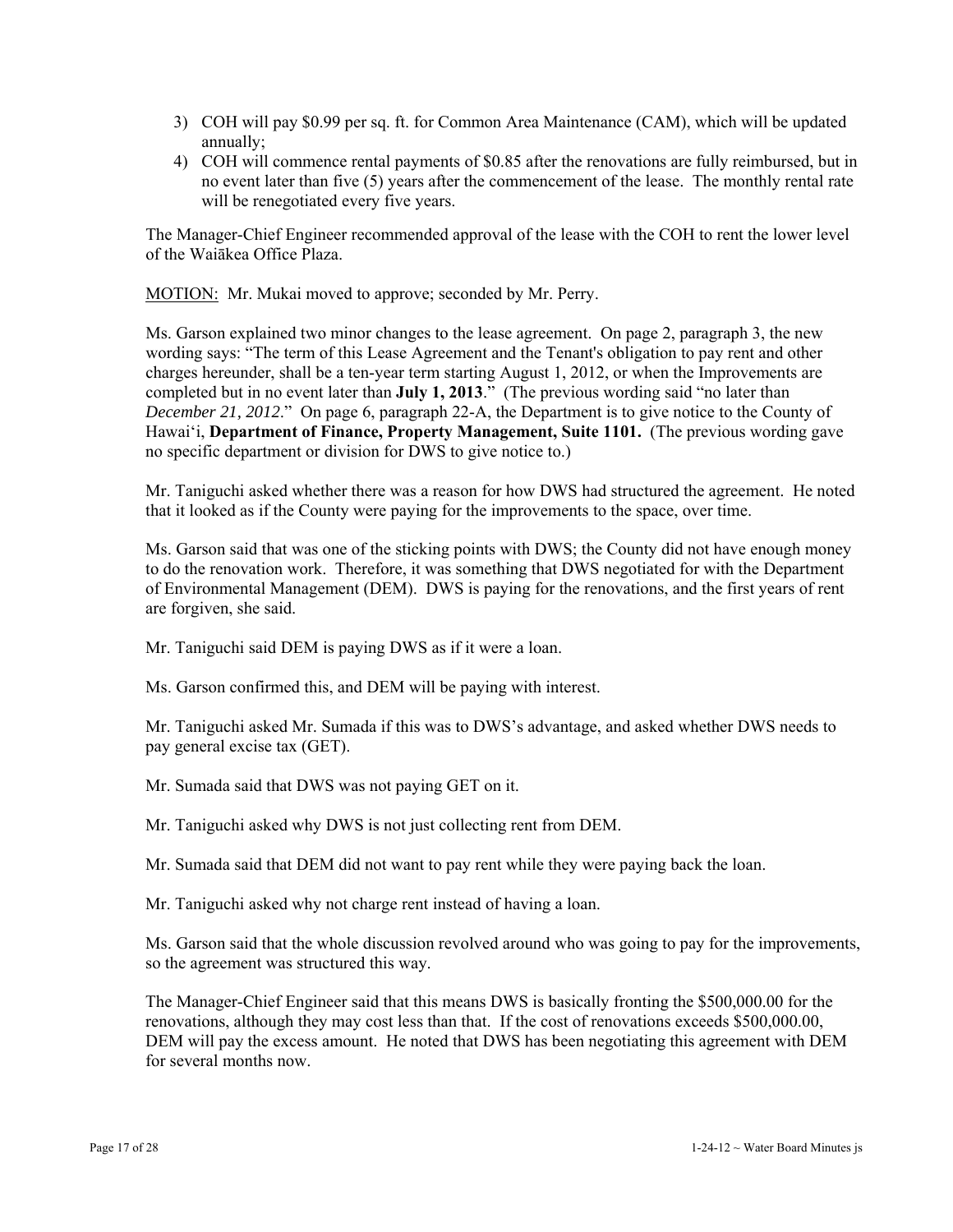Mr. Mukai commented for the record that this deal was like free space, at less than a dollar per square foot, including common area maintenance (CAM). DEM is getting the space for far less than market value, he said.

The Manager-Chief Engineer said that the space downstairs has been open for several years now without tenants. He said he believes that DEM will be an excellent long-term tenant.

Ms. Garson said that bringing DEM in as a tenant dovetails with the aim of consolidating County services, and providing convenience to the public.

The Manager-Chief Engineer noted that the Department of Data Systems will also be moving into space downstairs.

ACTION: Motion carried unanimously by voice vote.

## C. **DISCUSSION REGARDING DRAFT OF PROPOSED RULE CHANGE REGARDING WATER SERVICE TO CONSUMERS/RESPONSIBILITY FOR PAYMENT OF BILLS:**

Ms. Garson said that the Department is thinking of doing comprehensive Rule changes this year. She asked if the Board prefers to work on the changes one by one, or to work on all of the proposed changes at once, whereby the Board would discuss all of the changes at once. Ms. Garson said that she had not had a chance to meet with Customer Service on this particular Rule; Customer Service had had a number of issues with the first draft, but Ms. Garson had not had a chance to meet with Customer Service since that time.

Mr. Taniguchi said he wanted to have this particular Rule worked on first. He noted that this Rule involves designating who is responsible to pay for a delinquent bill. At present, DWS shuts the water off when someone fails to pay, but in some cases, family members with a different name come in to apply for the same service, and DWS is obligated to reinstate service without satisfying the delinquent bill. The effort is to get language into the Rule to give DWS more leverage in collecting, Mr. Taniguchi said. The Ad Hoc Committee had discussed what other water departments were doing, such as Maui's policy of going after the property owner. Mr. Taniguchi said he did not care who paid. As long as the bill was paid, the service could go back on. He reiterated his desire to have DWS work on this Rule first.

The Manager-Chief Engineer said the Department would work with Ms. Garson on this Rule, and might make changes to minor items at the same time.

Chairperson Meierdiercks noted that Public Hearings such as the one coming up in February on the Power Cost Charge are held regularly, and so a Rule change could be added to a Public Hearing Agenda as a Rule change comes up.

The Manager-Chief Engineer said he was not sure if this Rule change would be ready for the February meeting.

Chairperson Meierdiercks agreed that he did not mean for it to go on the February Agenda. He believed that the Rule change could be scheduled in conjunction with other Public Hearings. He confirmed that DWS would be working on this particular Rule change.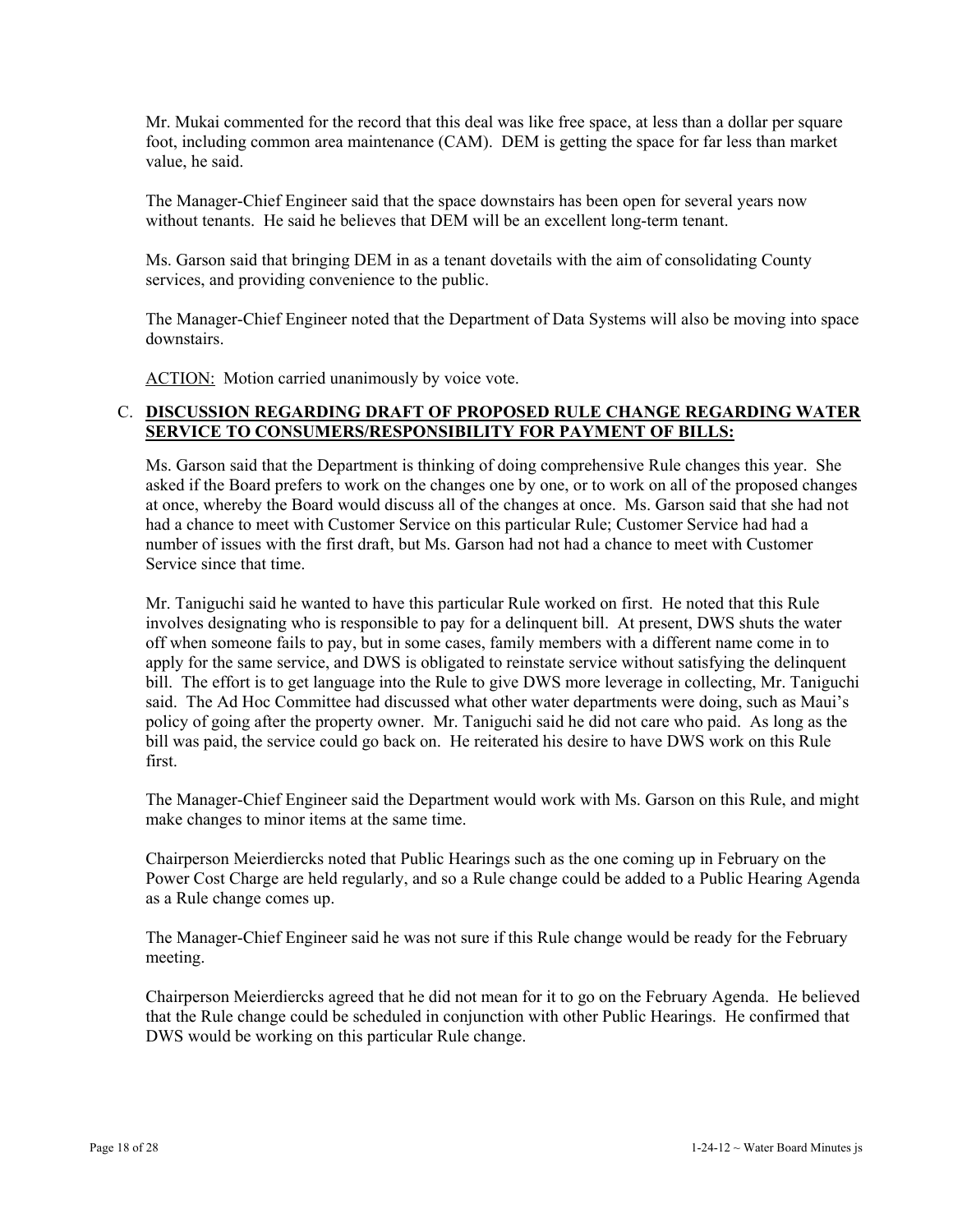## D. **REPORT OF AD HOC FINANCE COMMITTEE:**

The Water Board's Ad Hoc Finance Committee Chairperson, Mr. Art Taniguchi, has been investigating the three focus areas (DWS's policies on credit card use, cash control and vehicle take-home), which encompass the scope of the Committee's work. At this meeting, the Committee may do the following:

- Possible approval of DWS's vehicle policy, based on modifications following union comments;
- Decals on DWS vehicles;
- Discussion of DWS's cash handling procedures and proposed changes. Discussion may include a possible switchover to Oahu's billing system.

Mr. Taniguchi said the Committee had met on the vehicle policy, but the final draft of the vehicle policy was not available for distribution today. The minor changes to the vehicle policy suggested by Mr. Greenwell will be implemented by the next Board meeting, and copies of the vehicle policy will be distributed, Mr. Taniguchi said. Mr. Taniguchi noted that the vehicle policy is an administrative policy that can be implemented by the Manager-Chief Engineer, and does not require Board approval. The vehicle policy came out pretty good, and can always be tweaked later, he said.

Regarding the billing system, Honolulu Board of Water Supply is converting its own system, and DWS had hoped to have Honolulu handle DWS's billing. Honolulu's target date for converting its system was July 2011, but the target date has been pushed back to July 2013, Mr. Taniguchi said. He noted that one of the items that the Legislative Auditor had suggested was for DWS to go to a lock-box type of collections for DWS bills. However, DWS's current set-up does not allow the Department to go to a lock box, due to the format in which DWS's bills are printed. Since the Honolulu situation is kind of a moving target, the Committee asked Mr. Sumada to get an estimate of how much it would cost DWS's current billing vendor to change DWS's billing sheet to have a straight edge at the bottom. Having a straight edge at the bottom would enable the lock box readers to read the micro-encoding at the bottom of DWS's bills. Currently, the bills have a perforated bottom that is ripped off, and the top part is sent in with the payment. In any event, DWS is not going to wait for Honolulu to convert its billing system, Mr. Taniguchi said. If DWS were to go in with Honolulu right away, DWS would be forced to go to monthly billing; DWS still does not have the capability to read *every meter every month.* By going to monthly billing now, DWS's billing would have had to go on an *estimate*-type of basis. The Committee expects by the next Board meeting to have the cost estimate from the current vendor (for changing the billing format to a straight edge at the bottom), Mr. Taniguchi said.

Chairperson Meierdiercks suggested that Ms. Aton do an ongoing public relations campaign to promote automatic bill payment, to relieve some of the volume of cash handling.

The Manager-Chief Engineer said this could be done.

# E. **REPORT OF AD HOC COMMITTEE TO REVISE THE MANAGER-CHIEF ENGINEER'S EVALUATION FORM:**

Mr. Kaneshiro distributed copies of the draft Evaluation Form just prior to the meeting, and asked that the Board review it. He expressed the hope that the Evaluation Form could be finalized soon, so that the Manager-Chief Engineer can be brought into line with what the Board expects of him. The Strategic Plan, last updated in 2004, is one of the critical things that the Board needs to look at, he said. The new Manager-Chief Engineer will surely want to have a plan for the future direction of the Department. Mr. Kaneshiro said the Board also needs to prepare a five-year Implementation Plan. He said that the Board needs to show the Manager-Chief Engineer the things that the Board expects of him by the end of the Fiscal Year, which is June 30. He noted that at the bottom of the draft Evaluation Form there are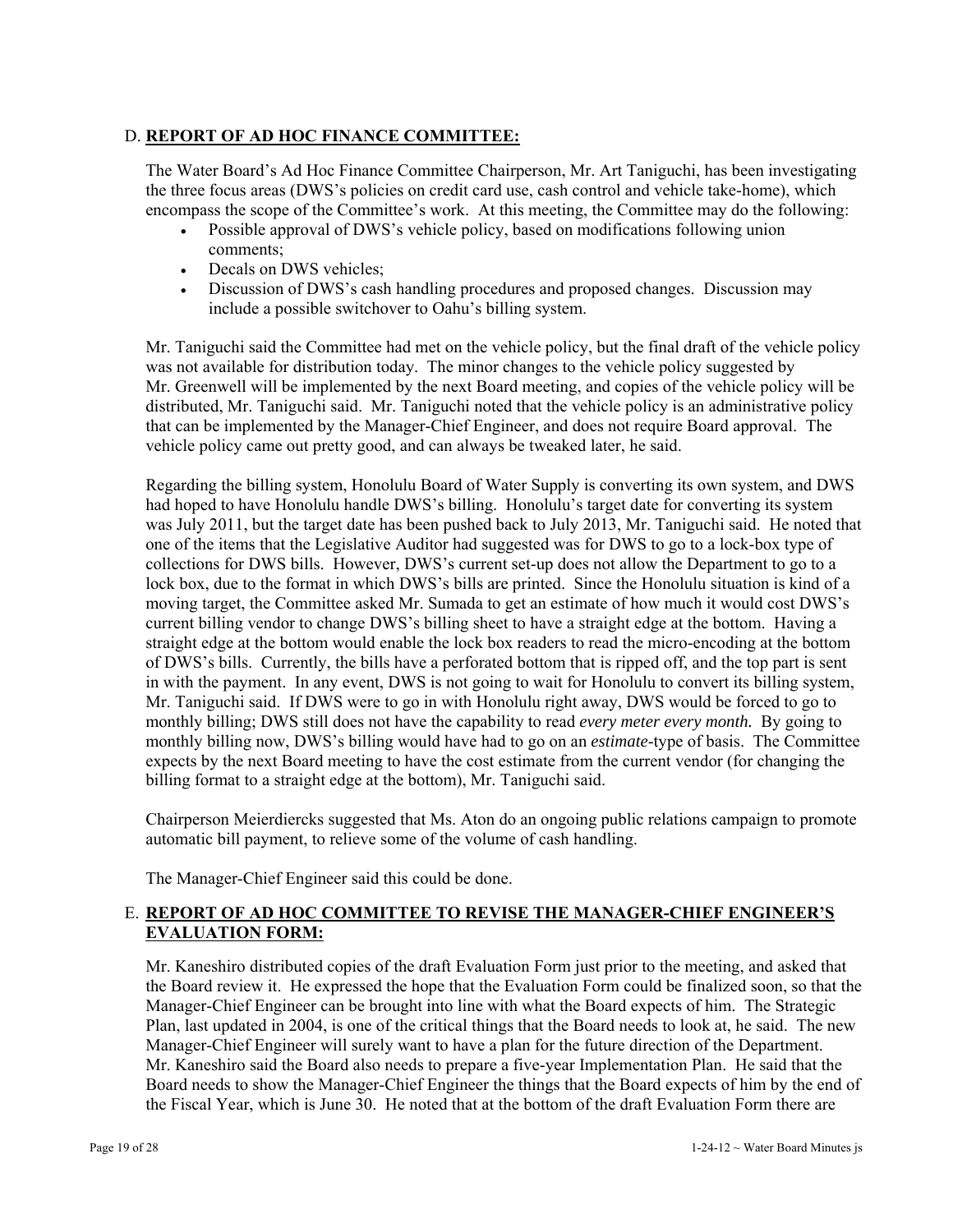places for the Manager-Chief Engineer to sign in acknowledgment that he has reviewed this Plan and has been consulted on it. By signing, the Manager-Chief Engineer will say that he agrees with its contents, and will abide by it. He suggested that the rating official mentioned at the bottom of the Evaluation Form should be the Chairperson, who needs to discuss the contents with the Manager-Chief Engineer and also sign the form. There will be a periodic review to make sure that things are going well. If things are not going well, the reviewer will notify the Manager-Chief Engineer that he needs to step up on it. If he does not improve, then the rating at the end of the year for the Manager-Chief Engineer will not be very good. This Evaluation Form process is to help everyone understand what it is all about. The Committee still needs to work on the rating, that is, how the Board will score performance of the Manager-Chief Engineer. One idea is for the Manager-Chief Engineer to write a report on accomplishments prior to the end of the Fiscal Year, addressing all of the critical items listed on the Evaluation Form. Mr. Kaneshiro said he believed that to be fair to the Manager-Chief Engineer, the Board needs to make some kind of recommendation on what the Board expects of him through the end of the Fiscal Year. There should not be too many things, because the Fiscal Year is half-over already.

Ms. Garson noted that per the Sunshine Law, this is the Report meeting for the Ad Hoc Committee; the Discussion on the report takes place at the next meeting.

Ms. Garson said that this will be on the February Agenda for discussion.

Mr. Kaneshiro asked Ms. Garson if it was okay for the Board to give direction to the Manager-Chief Engineer with regard to the critical items that the Board will be looking at, such as the Strategic Plan.

Ms. Garson said yes, that is the Board's duty.

The Manager-Chief Engineer said he was appreciative because the Evaluation Form gives good direction in moving forward in the service to the customers and the Department.

Mr. Kaneshiro thanked Ms. Wanda Kapahu of Human Resources for her help, and he thanked his fellow Committee members for their work. He expressed hope that the Committee can start working on next year's Evaluation Form soon.

Chairperson Meierdiercks confirmed that the Evaluation Form would be on next month's Agenda.

## F. **ENERGY MANAGEMENT ANALYST UPDATE:**

Ms. Myhre said she would have a full Green Initiatives update next month.

Mr. Perry asked for an update on the Lālāmilo Windfarm.

Ms. Myhre said the RFP for the project is under review, and an updated copy of the Power Purchase Agreement will be sent to Ms. Garson today. Ms. Myhre is doing a pro forma Power Purchase Agreement in the RFP, to show potential bidders what DWS wants in its Power Purchase Agreement. The bidder may make minor changes to it, but it is designed to show bidders DWS's intentions for the Power Purchase Agreement. The RFP is moving forward; Ms. Myhre expected to have a fuller report next month.

## G. **MONTHLY PROGRESS REPORT**: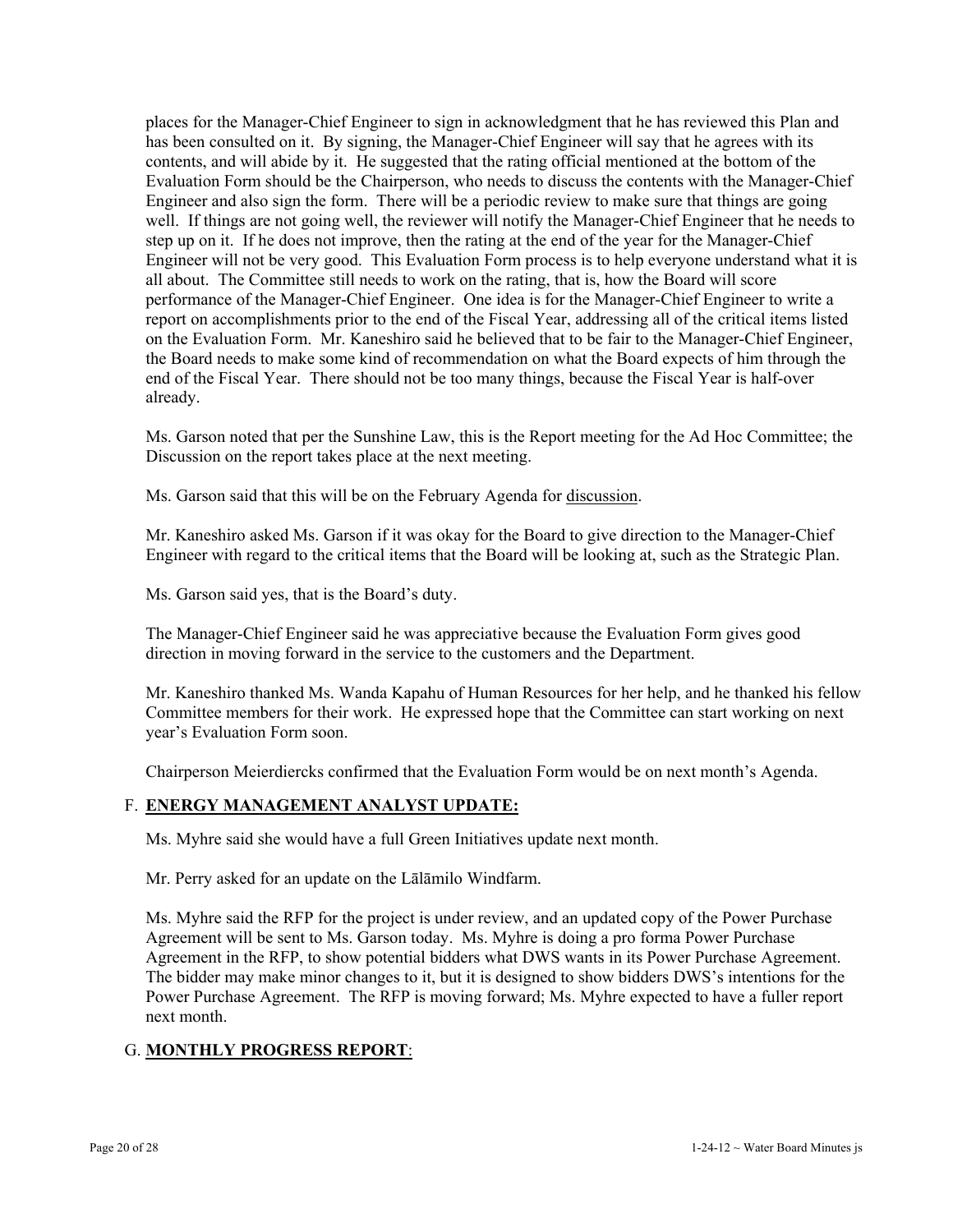Chairperson Meierdiercks reminded the Board that any questions to the Department need to go directly to the Manager-Chief Engineer, not to the Division heads. The Manager-Chief Engineer will do all follow-up for Board members' questions individually, he said.

## H. **REVIEW OF MONTHLY FINANCIAL STATEMENTS:**

Mr. Taniguchi said he and Mr. Sumada had a conversation regarding the Power Cost Charge. He asked Mr. Sumada to elaborate on what transpired at the end of the calendar year.

Mr. Sumada said the December 2011 Power Cost Charge revenues were significantly lower than the Power Cost expenses that DWS incurred for that month. He noted that the latest Financial Statement showed \$1.49 million in Power Cost income, but DWS spent \$2.2 million in Power Costs for the month of December; DWS incurred a large loss in the month of December. Two things contributed to this loss. Consumption in December was down, to one of the lowest levels of the year. Consumption tends to fluctuate up and down within each bi-monthly billing cycle and December was a down month for consumption, Mr. Sumada said. Meanwhile, Power Costs went up in December. The increase in Power Costs was due to problems that DWS experienced in Waikoloa and at the Waimea Water Treatment Plant; DWS had to run wells and pumps to compensate for the problems. Therefore, the combination of lower consumption in December and higher Power Costs created the loss for December, Mr. Sumada said. He noted that DWS is scheduling a Public Hearing before next month's Board meeting, to raise the Power Cost Charge by four cents, from \$2.31 to **\$2.35**.

Chairperson Meierdiercks said that by that time, the Department will have another cost comparison. He asked whether the upper range of \$2.40 will be enough.

Mr. Sumada said that although it is hard to say, he noted that the consumption cycle is likely to be up in January, and he did not think the Power Cost Charge would be up as high as it went in December.

Mr. Perry asked whether there was any way to even out the monthly discrepancy. He asked whether the discrepancy was due to how many meters are read in one month.

Mr. Sumada said the number of meters remain the same; it is just that the consumption for the meters that are being read falls off the second month, versus the first month of the bi-monthly cycle. The reason for that is not clear, but it could be because different parts of the island are being read.

Mr. Robinson, who had asked about collections earlier, asked whether this was the time to discuss collections.

Chairperson Meierdiercks said yes, that subject should be raised now. He said that Mr. Taniguchi had some numbers he wanted to share with the Board.

Mr. Taniguchi said that his Ad Hoc Finance Committee had looked at collections by the other islands' water departments; Mr. Sumada provided information regarding all of the islands' collections. He said that for example, regarding collections for accounts aged at 31-plus days, DWS stands at about 24.9 percent. Oahu is at 19.2 percent; Maui is at 24.8 percent, and Kauai is at 40 percent. On the 90-plus days, DWS is at about 18.03 percent; Oahu is at 7.7 percent; Maui is at 12 percent and Kauai is at 26.5 percent. According to Mr. Sumada, DWS's total revenue is about \$43 million or \$44 million, out of which DWS has about \$7 million in receivables. Oahu's total revenue is about \$150 million, but their receivables are only about \$9.4 million. Mr. Taniguchi said that looking at Oahu's numbers, there are probably many elements in there, but Oahu is doing something with their collections that DWS can learn from in order to take in monies faster and more efficiently. He noted that Oahu's revenues are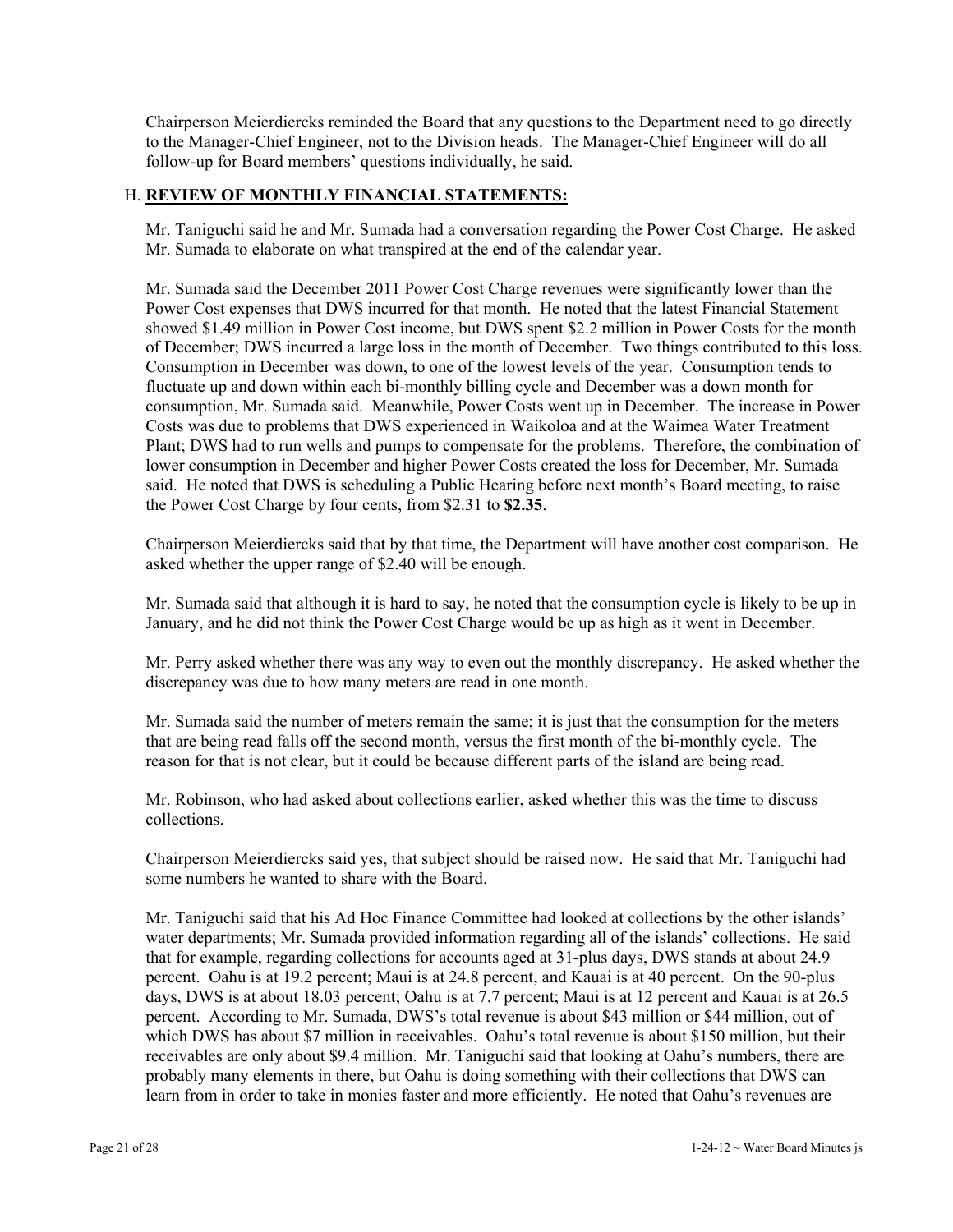triple those of DWS, but their receivables are only about \$2 million more than DWS's. Mr. Taniguchi said it would be good to know what Oahu is doing right. He noted that Oahu does not use a collections agency. One way to bring DWS's revenues in more efficiently might be to get more customers to do automatic payment and payment by credit card, he said.

Chairperson Meierdiercks asked Mr. Taniguchi to get copies of his report on collections to all of the Board.

The Manager-Chief Engineer noted that Oahu is the only water department that does monthly billing.

Mr. Taniguchi said that Oahu announced their move to monthly billing at the same time that they announced their rate increase.

Mr. Mukai said that these numbers should not be seen in absolute terms; they could be skewed, so it is best to view them as gray numbers rather than black-and-white. The Ad Hoc Finance Committee will get more information to the Board, he added.

Chairperson Meierdiercks asked whether this report answered Mr. Robinson's questions regarding collections.

Mr. Robinson said yes.

Chairperson Meierdiercks said the subject of collections has been an ongoing issue, and therefore **collections** should be kept on the Agenda.

## I. **MANAGER-CHIEF ENGINEER'S REPORT:**

The Manager-Chief Engineer provided an update or status on the following:

- 1) Palani Road Transmission Waterline Project The Manager-Chief Engineer said that DWS continues to work with the State on the burial issue. The contractor is back on-site; there may be some financial issues involving the contractor, but the hope is that those issues will be resolved soon to enable the project to be put on-line, he said.
- 2) Hawaiian Ocean View Estates Project DWS has been working very closely with HELCO to resolve the power issues, and is looking to start up the well again as early as next week. Once the well is started up, DWS will be able to take the required water samples for analysis (and then approval of the source by DOH.) The Manager-Chief Engineer has instructed Ms. Aton to schedule meetings immediately with the community regarding the hours for opening/closing the gate to the fill station. He noted that the power issues with HELCO have still not been resolved. Mr. Greenwell asked whether DWS planned to bring in a generator to run the well in the meantime. The Manager-Chief Engineer said no, running the generator would incur additional cost to DWS, and it would not really resolve the power issue with HELCO. DWS could have used the generator to pull up the water sample, but the Department has decided to wait for the resolution of the power issue.
- 3) Water Use and Development Plan update The Commission on Water Resource Management (CWRM) approved the plan in December, without a hitch, despite earlier objections by the National Parks Service. DWS will be meeting in February with some of the major land owners (such as Hawaiian Homes, Queen Lili'uokalani Trust and Kamehameha Investments) interested in what is going on with the Keauhou Aquifer and the Water Use and Development Plan. The Manager-Chief Engineer expected to have a report on the Keauhou Aquifer at next month's meeting.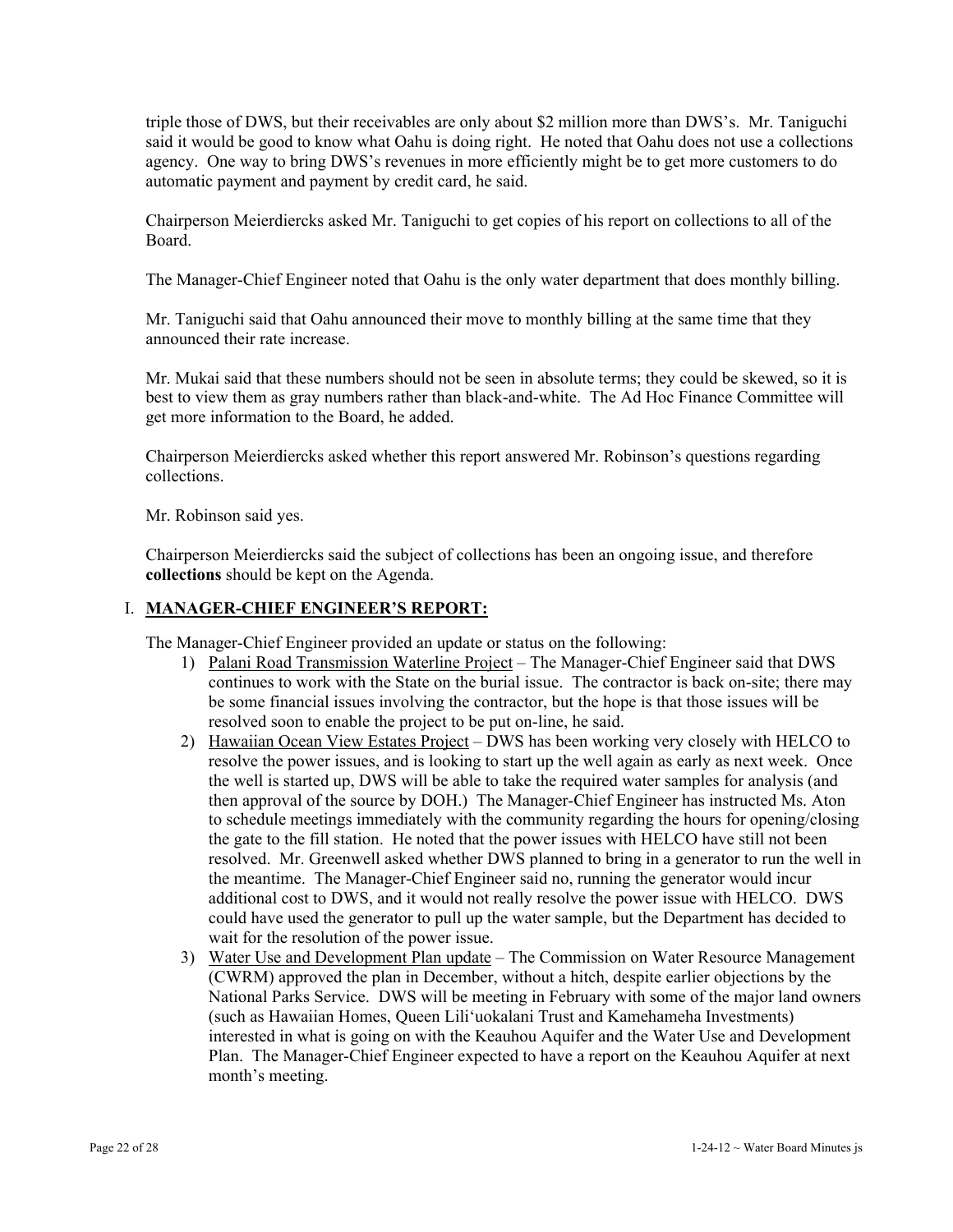- 4) Kawailani Tank update The contractor has been leveling the roof and doing some work to resolve the bonding issue. The Manager-Chief Engineer said that hopefully, the tank can finally be put to use.
- 5) Pu'ukala/Kona Ocean View Properties Subdivision Improvement District update Mr. Inaba reported that DWS has received the final set of plans for review and approval. The consultant is currently preparing the bid documents, which is the last thing that DWS is waiting for right now.
- 6) Public Information and Education Specialist update Ms. Aton said the Department informed the public about the Haina Well Emergency Repair and conservation measures, via the City Watch emergency mass notification system through Civil Defense, and via the radio stations, etc. A traffic management message about repairs in the Puainako area was put out on the radio today. The Mayor asked DWS and the other County departments to do "story board" presentations of their three biggest accomplishments, as part of around-the-island Cabinet meetings beginning in March. DWS will run its story board by the Mayor at a meeting on January 26. The three points that DWS is planning to present involve C.I.P. projects (such as Palani, Ola'a, Pi'ihonua); partnerships (such as Āhualoa, HOVE, water spigots); and innovations (such as energy, the greening of DWS, etc.) The main focus of the meeting with the Mayor is the Water Use and Development Plan and the National Parks Service, Ms. Aton said. Mr. Rosey Rosenthal, mentioned in last month's report, is still working on the video regarding the repairs to the Waikoloa Reservoir No. 2. The new Manager-Chief Engineer and Ms. Aton held meetings with Council Members Brenda Ford and Angel Pilago. Ms. Ford requested a report on whether there are chlorides in the water after the Palani well is activated. Mr. Pilago wants to inform the County Council about some of the DWS projects in his district. Ms. Aton received requests for presentations from Konawaena High School and a charter high school in Kona. Ms. Aton noted that the Water Resources and Planning Branch of DWS's Engineering Division will be taking the lead in developing a conservation program. Mr. Greenwell asked if there was a possibility of chlorides in the Palani well. The Manager-Chief Engineer said no, the intent of the well is to bring good water to the customers mauka/makai (as opposed to the water from the Kahalu'u Shaft, which is high in chlorides.) DWS will monitor the Palani water to verify that it is indeed better water, the Manager-Chief Engineer said. Ms. Aton said DWS wants to show what the water quality is *now*, before the Palani well is activated, and what the quality is after the activation. Mr. Mukai recommended that Ms. Aton get permission to use excerpts of an excellent documentary by Mr. Jason Scott Lee on water and protection of the 'aina recently on KGMB-TV. Ms. Aton said that staff members were helping former Manager-Chief Engineer Milton Pavao with his retirement party, on the staff's own time. The Manager-Chief Engineer said that he had a chance meeting with Council Member Fred Blas, and that Ms. Aton would be scheduling meetings with other Council members.
- 7) Recognition of Employee of the Quarter The Manager-Chief Engineer announced that Ms. Lynn Hirano, Cashier II, was being recognized as the Employee of the Quarter. Ms. Hirano is based at DWS's main office, and is on the front line serving the Department's customers every day. Customer Service Supervisor Ms. Crestita Hudman, said she was extremely proud of Ms. Hirano, who has already been awarded the Employee of the Quarter three or four times in the past. Two years ago, Ms. Hirano was chosen Employee of the Year for the Department.

## J. **CHAIRPERSON'S REPORT:**

Regarding the tentative 2012 Board meeting schedule, Chairperson Meierdiercks said the February meeting will be held in Hilo, and the March meeting venue has not yet been decided.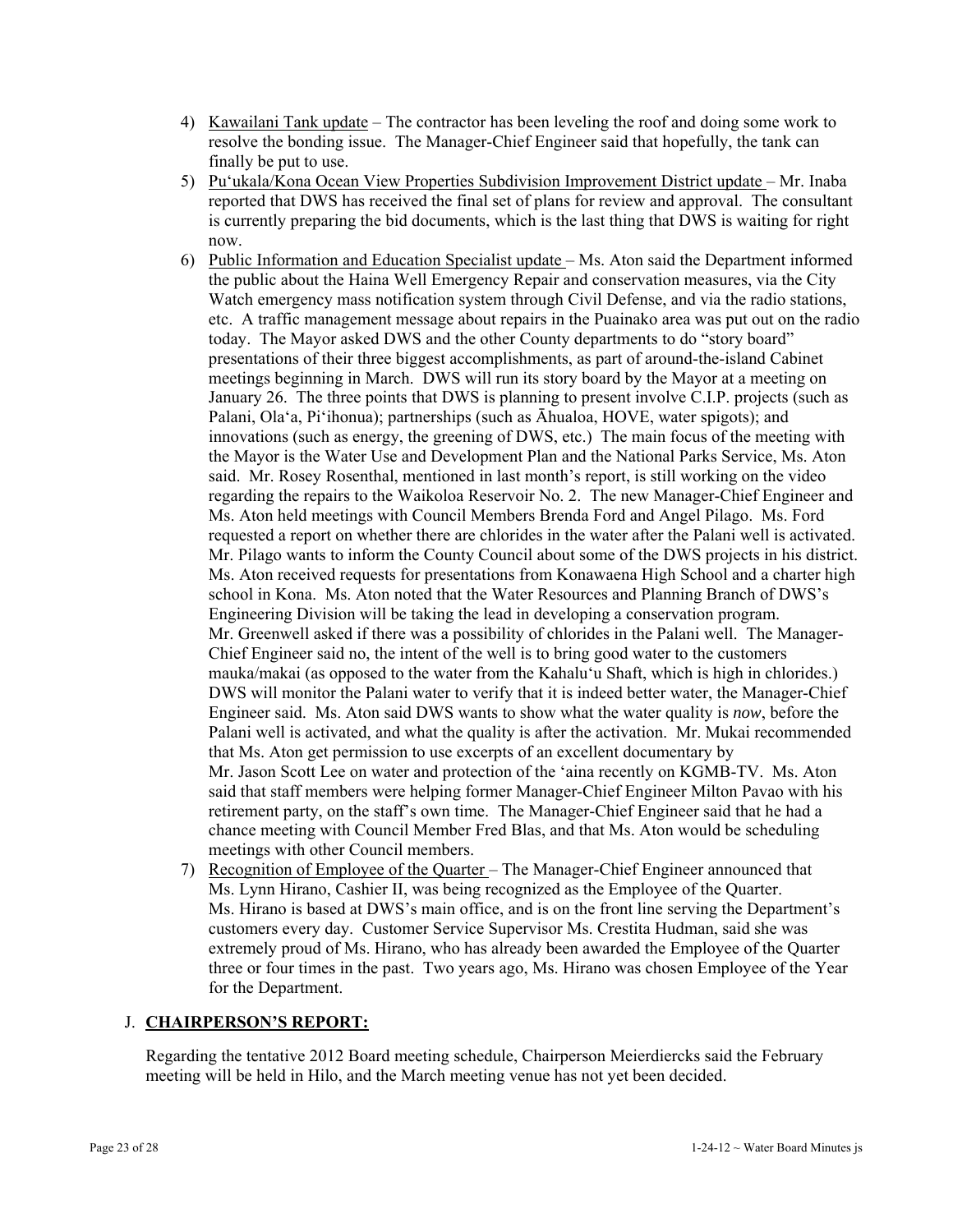Mr. Mukai asked whether the February meeting venue was set in stone; he said he sympathized with the West Hawai'i Board members who have had to travel to Hilo five times during the past three months during the selection process for the Manager-Chief Engineer.

Chairperson Meierdiercks said the Public Notice for the Public Hearing ahead of the February meeting has already been sent out. He said that the Board could discuss where to meet in March; he himself did not mind traveling from his home in West Hawai'i. Meeting in Kona means uprooting DWS staff for almost an entire working day; and the public has not been showing up at the Kona meetings. The public did attend the Kona meetings when there were problems with the Palani project, but recently nobody has shown up, Chairperson Meierdiercks said. He reiterated that March's venue was under discussion - not February's venue, because the Public Notice of the Public Hearing had already gone out.

Mr. Mukai said he retracted his comment regarding February's venue, in light of the Public Notice. He said February was off the table, so the subsequent meetings were under discussion.

Mr. Lindsey asked to hear how the West Hawai'i Board members felt about the venue issue.

Mr. Robinson, who lives in Kona, said that having meetings in Kona did not matter to him.

Chairperson Meierdiercks said that if there were a local event such as a dedication of the Ocean View well, the Board could meet there, and the community would be invited to provide testimony. When the Palani well project is completed, the Board could meet in Kona to mark the final dedication, or if there is a report regarding chlorides, he said. However, he questioned the wisdom of meeting in Kona just for the sake of it; he wanted to maximize the efficiency of the Department rather than uproot the staff for a West Hawai'i meeting.

Mr. Mukai agreed that meeting in Kona might not be fiscally prudent, but he still thought that West Hawai'i people should be given an opportunity to attend Board meetings in West Hawai'i. If West Hawai'i people choose not to attend, so be it; at least the Board will have done its duty as a Board.

Mr. Taniguchi agreed with Mr. Mukai; the Board should meet in West Hawai'i out of fairness to the community.

The Manager-Chief Engineer said he agreed that there should be some meetings in West Hawai'i; it would be good for public relations among DWS's customers in West Hawai'i. It would also present an opportunity to bring up local concerns, he said.

Mr. Robinson said he shared the Chairperson's view that the Board could meet in West Hawai'i when there is some pertinent event there, such as a blessing. Aside from that, it is much more fiscally conservative for the Board to just travel to Hilo and avoid uprooting DWS staff.

Chairperson Meierdiercks said the Board will keep the venues set two months ahead, so the March meeting will be in Hilo and the April venue will be left open for now. *(There was a general consensus to this suggestion.)* 

Chairperson Meierdiercks said that he had discussed with Ms. Garson the idea of delegating authority for certain items to the Manager-Chief Engineer, amid a large number of documents currently being signed by the Chairperson or Vice-Chairperson. In the case of contracts or land ownership documents, etc., the Chairperson or Vice-Chairperson needs to sign, but other items could be delegated to the Manager-Chief Engineer or Division heads, he said. He questioned why all of these documents needed to be signed by the Chairperson or Vice-Chairperson.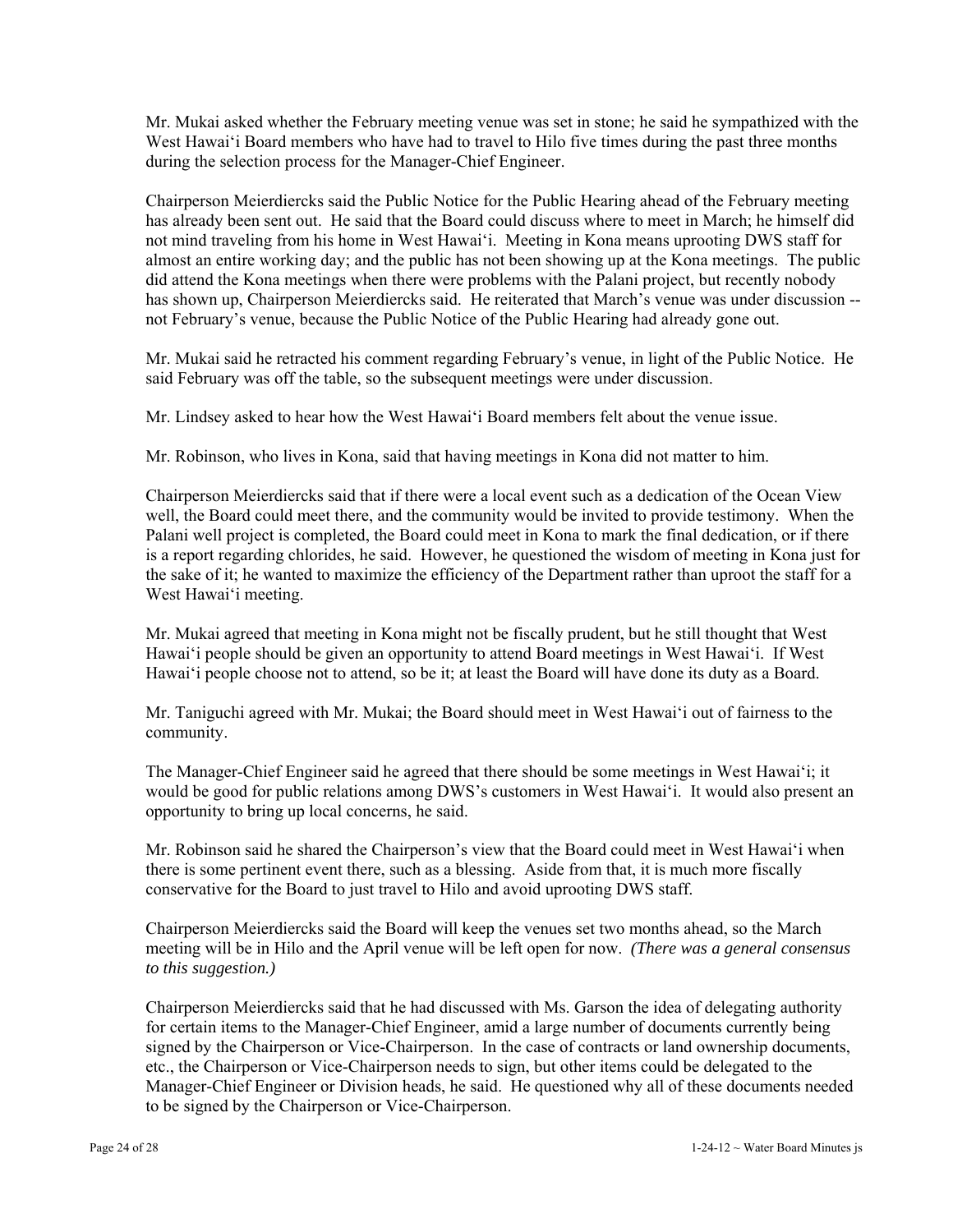Mr. Mukai, as former Chairperson and Vice-Chairperson, said this was a very good idea.

Chairperson Meierdiercks observed that the power that the Board has is here in the meeting room during Board meetings; the Board does not have power on an individual basis either before or after Board meetings. Any decision-making power rests solely during Board meetings, he said. Therefore, Chairperson Meierdiercks is trying to see what the Department can actually do on its own administratively, without so much input from the Board -- aside from essential items that the Board Chairperson/Vice-Chairperson needs to sign off on.

Ms. Garson said that for the next meeting, she would draft a Resolution for the Board that will delegate authority for certain items to the Manager-Chief Engineer.

Mr. Greenwell asked for clarification on the time of the Public Hearing.

Chairperson Meierdiercks said the Public Hearing would be at 9:45 a.m., just prior to the February 28, 2012, meeting that will begin at 10:00 a.m.

# K. **SECRETARY-ADMINISTRATIVE ASSISTANT POSITION -- ADMINISTRATIVE SERVICES BRANCH – ADMINISTRATION DIVISION:**

The Department proposes to amend its Table of Organization to reallocate the Secretary-Administrative Assistant Position in the Administrative Services Branch to a Private Secretary position in the Administrative Services Branch, Administration Division.

The Private Secretary position is proposed to have the same salary rating of SR-20 and generally, the duties of the position will remain the same. The change is recommended to allow each Manager-Chief Engineer the ability to appoint a Private Secretary upon appointment to the Manager-Chief Engineer position. Currently, the Secretary-Administrative Assistant position is a civil service position whereby the incumbent remains in the position until he/she chooses to leave, not when the Manager-Chief Engineer leaves.

## *(The Board will have received the existing and proposed position organization charts in their packets.)*

The Manager-Chief Engineer recommended that the Water Board approve the amendment to the Table of Organization to reallocate the Secretary-Administrative Assistant Position in the Administrative Services Branch to a Private Secretary position in the Administrative Services Branch.

MOTION: Mr. Robinson moved to approve; seconded by Mr. Mukai.

The Manager-Chief Engineer explained that this is part of a County-wide movement to convert the Secretary-Administrative Assistant position under Civil Service, to a Private Secretary, who comes and goes with the Director or Manager-Chief Engineer. He said he had temporarily assigned Ms. Doreen Jollimore to be his secretary, and if this change in position is approved, the Manager-Chief Engineer will move forward to appoint Ms. Jollimore as his Private Secretary.

Mr. Mukai asked whether this move is essentially changing the position from Civil Service to an appointed position.

The Manager-Chief Engineer confirmed this.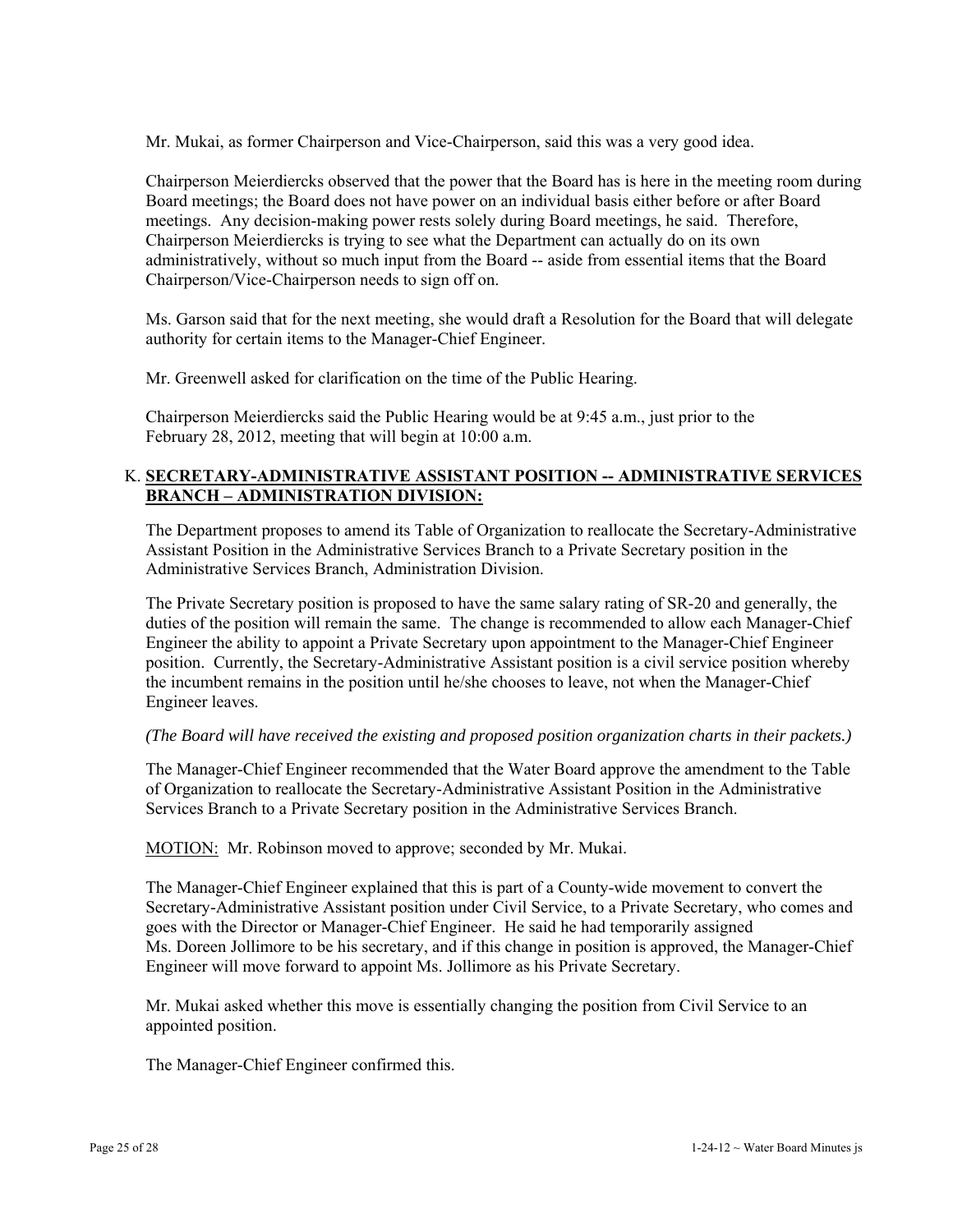Mr. Kaneshiro asked if it was normal procedure to move from a protected Civil Service position to an appointed position.

The Manager-Chief Engineer said that it was not normal procedure per se; it is a move that the County Department of Human Resources had recommended to the Departments. So far, almost all of the County Departments had moved to have the appointed Private Secretary position, and the only exceptions so far are the Department of Water Supply and the Department of Human Resources, which still have Civil Service secretaries.

Mr. Kaneshiro asked if there was a reason for the move to appointed Private Secretaries.

The Manager-Chief Engineer said he did not know the reason for it.

Chairperson Meierdiercks asked if anybody else on the Board besides Mr. Mukai wanted to speak; this was his second request to speak. Hearing no other request, he recognized Mr. Mukai.

Mr. Mukai spoke in favor of the Motion, noting that having in place a Civil Service person means that person was aligned with the previous administration. Like a new coach of the UH football, team, the new Department head will want to bring in their own staff; it was to the benefit of the new Department head to appoint someone he or she can work with.

The Manager-Chief Engineer said that both he and Ms. Jollimore have come from the Department; Ms. Jollimore has been with DWS for many years. It does provide for continuity.

Chairperson Meierdiercks asked if Ms. Jollimore has any problems with leaving her protected Civil Service status to move to the private side.

The Manager-Chief Engineer explained that if appointed Private Secretary, Ms. Jollimore would have return rights to her old position for four years. She would be taking a leave of absence for four years whereby if something happens within those four years, Ms. Jollimore would be able to go back to her old position. However, after those four years, DWS would be free to hire somebody else to that position. In that case, Ms. Jollimore would not be able to move back to her old position, but DWS would afford her an opportunity to move into another open position in that Secretary series.

Chairperson Meierdiercks thanked the Manager-Chief Engineer for the explanation.

ACTION: Motion carried unanimously by voice vote.

## L. **MANAGER-CHIEF ENGINEER RECOMMENDATION OF MR. KEITH OKAMOTO FOR POSITION OF DEPUTY -- CONFIRMATION OF DEPUTY:**

*(This Item was deferred from the December 20, 2011, Board meeting.)* 

In a letter dated January 13, 2012, the Manager-Chief Engineer recommended the confirmation of Mr. Keith Okamoto for the position of Deputy. The Water Board will vote on his confirmation.

Before entering Executive Session, the Manager-Chief Engineer said that he had no further statement beyond his letter asking the Board to confirm Mr. Okamoto as Deputy.

Ms. Garson said that at this point, the Board could move to go into Executive Session, and then return to this Item in open session afterwards.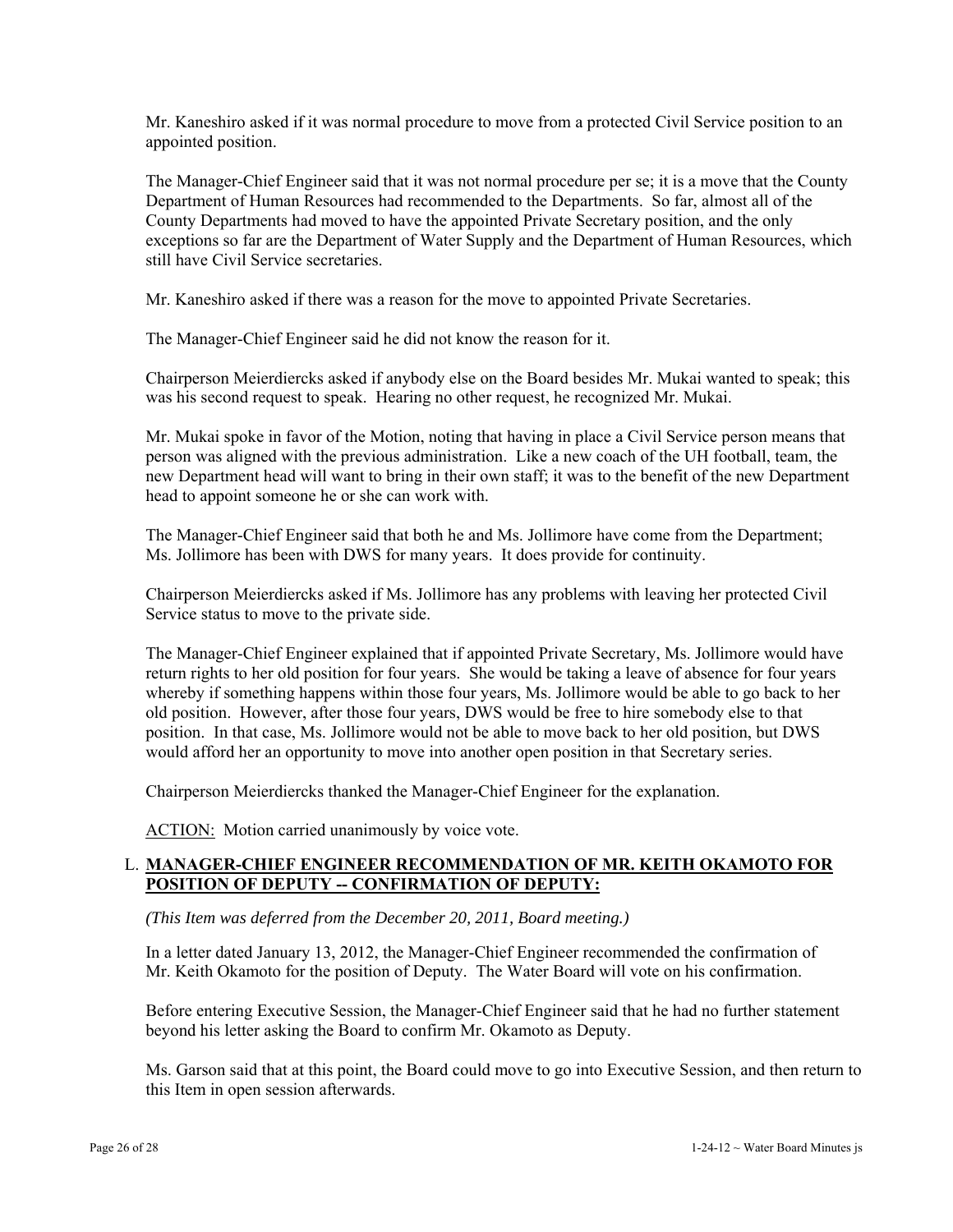MOTION: Mr. Taniguchi moved to go into Executive Session; seconded by Mr. Perry, and carried unanimously by voice vote.

*(The Board took a break at this point, at 12:20 p.m., and went into Executive Session at 12:27 p.m.)* 

## 11) **EXECUTIVE SESSION RE: CONFIRMATION OF DEPUTY:**

The Water Board anticipates convening an executive meeting, closed to the public, pursuant to Hawai'i Revised Statutes, Sections 92-4, 92-5(a)(2), 92-5(a)(4), 92-5(a)(8) and Hawai`i County Charter Section 13-20(b) to discuss and consider Mr. Keith Okamoto for the position of Deputy, where consideration of matters affecting privacy will be involved, to deliberate or make decisions upon matters that require the consideration of information that must be kept confidential pursuant to state or federal law, or a court order, and for the purpose of consulting with the Water Board's attorney on questions and issues pertaining to the Water Board's powers, duties, privileges, immunities and liabilities. A two-thirds vote, pursuant to HRS Section 92-4, is necessary to hold an executive meeting.

*(Executive Session started at 12:27 p.m., and ended at 12:45 p.m.)* 

#### 10) MISCELLANEOUS:

## L. **MANAGER-CHIEF ENGINEER RECOMMENDATION OF MR. KEITH OKAMOTO FOR POSITION OF DEPUTY -- CONFIRMATION OF DEPUTY:**

*(This open session Item resumed at 12:46 p.m.)* 

MOTION: Mr. Taniguchi moved to approve the confirmation of Mr. Keith Okamoto as Deputy; seconded by Mr. Kaneshiro, and carried unanimously by voice vote.

The Manager-Chief Engineer asked about the effective starting date for Mr. Okamoto as Deputy, and noted that the Board also needs to set the Deputy's salary. He asked whether the salary issue needs to be agendized. He recommended that the starting date, for paperwork purposes, be February 1, 2012.

Chairperson Meierdiercks said it was up to the Manager-Chief Engineer to set the starting date. He said that the Manager-Chief Engineer should come back to the Board with the salary recommendation at the next Board meeting, in February.

The Manager-Chief Engineer said he would come back to the Board with the salary recommendation next month. In the meantime, Mr. Okamoto would start on February 1, 2012, with this salary as Deputy to be determined.

Mr. Taniguchi suggested that Mr. Okamoto could be paid the new salary retroactively.

Ms. Garson confirmed this.

Chairperson Meierdiercks said he did not want to get into micro-managing the Department; the Board can approve or disapprove recommendations that the Department brings to the Board. The Board wants facts to back up the recommendations, but the Board will not run the Department. The Board will take the Manager-Chief Engineer's recommendation on the salary issue, he said.

The Manager-Chief Engineer confirmed that he would come back to the Board in February with the official salary amount for the Deputy.